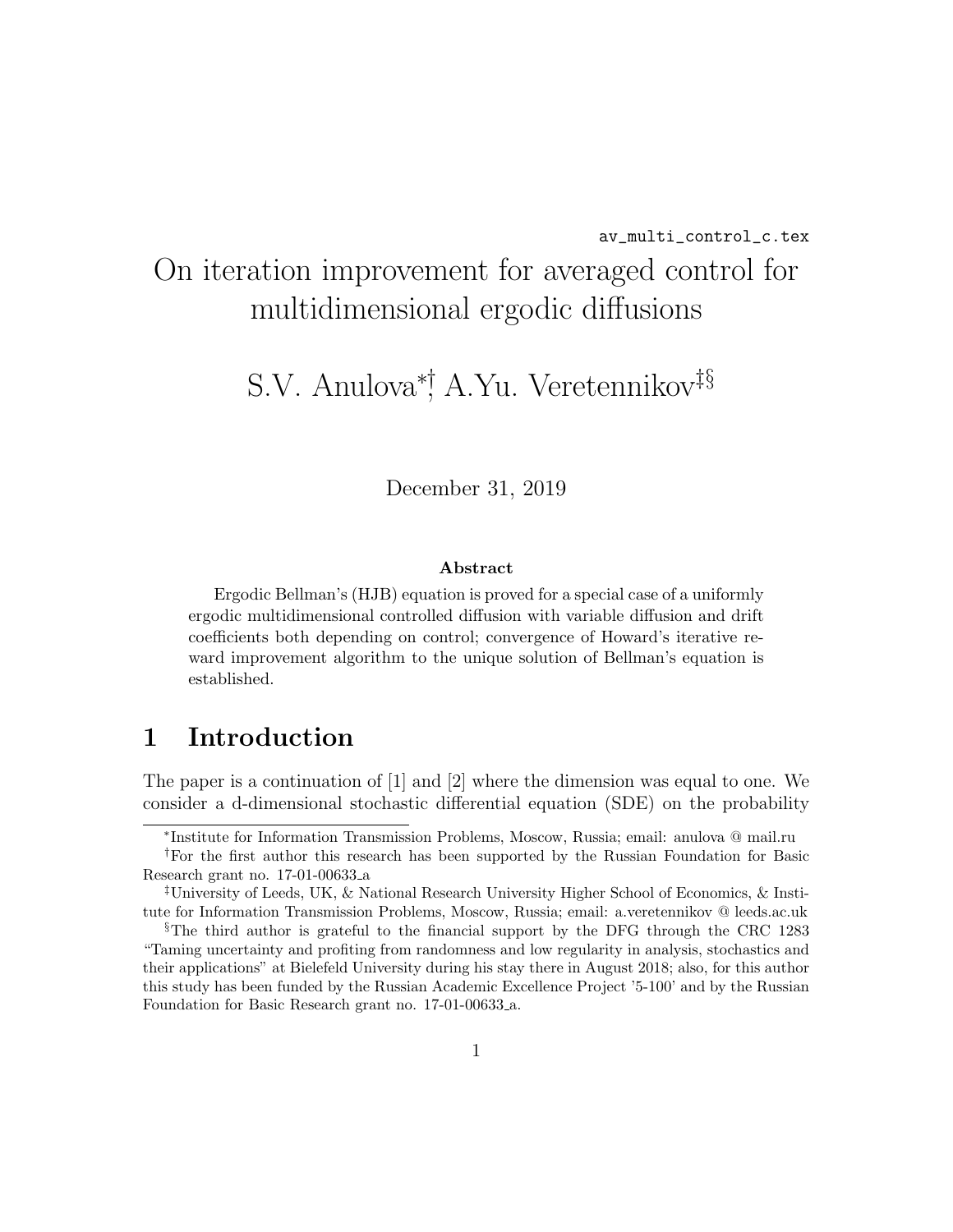space  $(\Omega, \mathcal{F}, (\mathcal{F}_t), P)$  with a one-dimensional  $(\mathcal{F}_t)$  Wiener process  $B = (B_t)_{t>0}$  with coefficients b and  $\sigma$ , and with a feedback control function  $\alpha$  (called strategy in the sequel)

$$
dX_t^{\alpha} = b(\alpha(X_t^{\alpha}), X_t^{\alpha}) dt + \sigma(\alpha(X_t^{\alpha}), X_t^{\alpha}) dW_t, \quad t \ge 0,
$$
  
\n
$$
X_0^{\alpha} = x,
$$
\n(1)

with the function  $\sigma \in \mathbb{R}^1$ .

Let a compact set  $U \subset \mathbb{R}$  be a set where any strategy takes its values. The functions b and  $\sigma$  on  $U \times \mathbb{R}$  are assumed Borel; later on some further conditions will be imposed, but we note straight away that  $\sigma$  will be assumed non-degenerate and that a weak solution of the equation (1) always exists, see [17]. Denote the class of all Borel functions  $\alpha$  with values in U by A. For  $u \in U$  and  $\alpha(\cdot) \in \mathcal{A}$  denote

$$
L^{u}(x) = b(u, x)\nabla_{x} + \frac{1}{2}\sigma^{2}(u, x)\sum_{i} \frac{\partial^{2}}{\partial x_{i}^{2}},
$$

and

$$
L^{\alpha}(x) = b(\alpha(x), x)\nabla_x + \frac{1}{2}\sigma^2(\alpha(x), x) \sum_i \frac{\partial^2}{\partial x_i^2}, \quad x \in \mathbb{R}^d.
$$

This is not the most general form of the (non-divergent) second order differential operator. However, this restriction on L, namely, the scalar multiplier  $\sigma^2$  with the Laplacian, makes sense because in most media the Einstein heat coefficient is, indeed, scalar, although, of course, there exist anisotropic media where the scalar description does not suffice.

A bit more general case may be considered,

$$
L^{u}(x) = b(u, x)\nabla_{x} + \frac{1}{2}\sigma^{2}(u, x)\sum_{ij} a_{ij}(x)\frac{\partial^{2}}{\partial x_{i}\partial x_{j}},
$$

where  $a(x) = (a_{ij}(x))$  is a non-degenerate bounded Hölder-continuous matrix which does not depend on control u. An additional restriction will be imposed on the drift b so as to guarantee the uniform recurrence.

Denote by K the class of function on  $U \times \mathbb{R}^d$  (also just on  $\mathbb{R}^d$ ) growing no faster than some polynomial. The *running cost* function  $f$  will always be chosen from this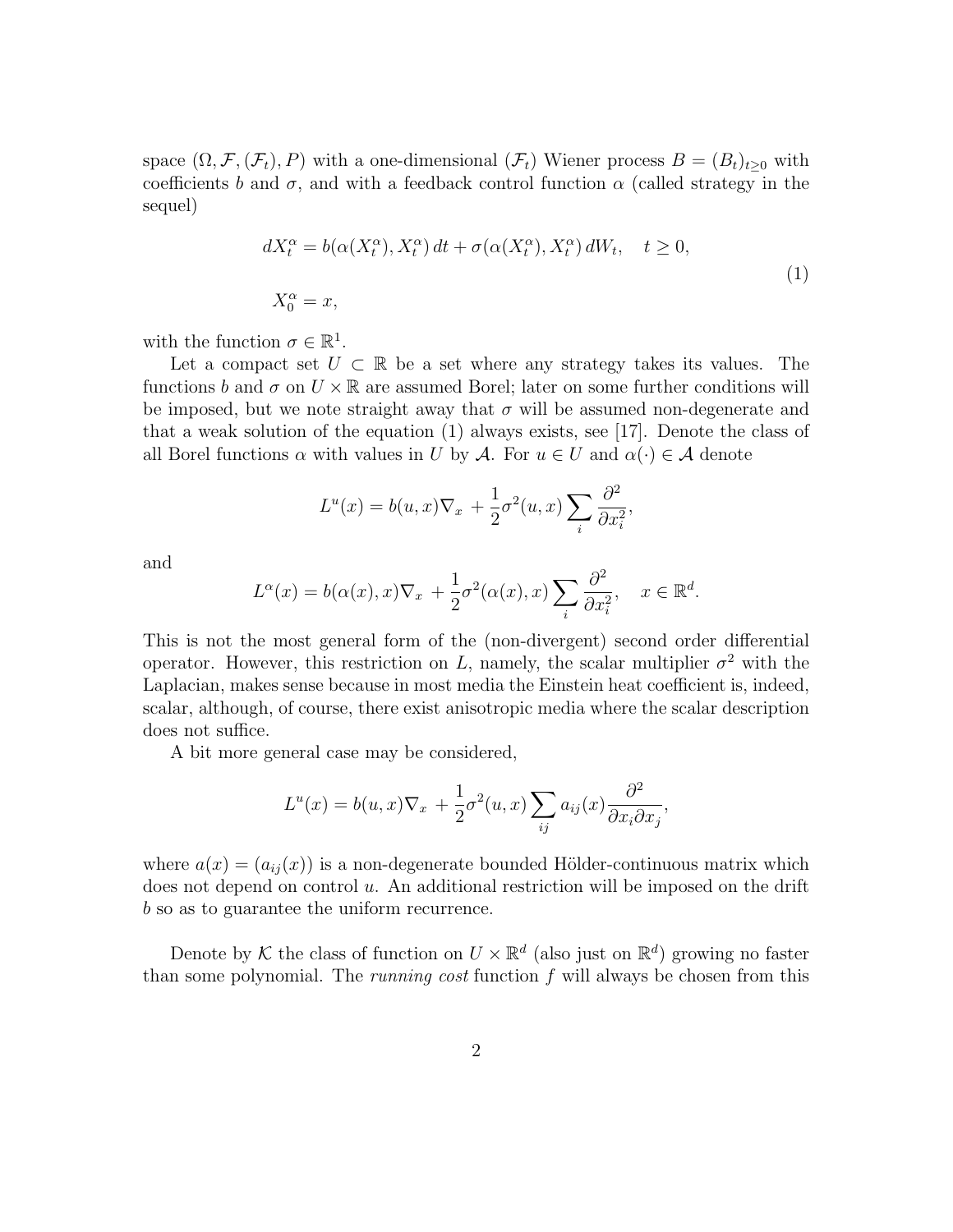class. The *averaged cost* function corresponding to the strategy  $\alpha \in \mathcal{A}$  is then defined as

$$
\rho^{\alpha}(x) := \limsup_{T \to \infty} \frac{1}{T} \int_0^T \mathbb{E}_x f(\alpha(X_t^{\alpha}), X_t^{\alpha}) dt.
$$
 (2)

For a strategy  $\alpha \in \mathcal{A}$  the function  $f^{\alpha}: \mathbb{R}^d \to \mathbb{R}$ ,  $f^{\alpha}(x) = f(\alpha(x), x)$ ,  $x \in \mathbb{R}^d$ , is defined. Then (2) has an equivalent form

$$
\rho^{\alpha}(x) = \limsup_{T \to \infty} \frac{1}{T} \int_0^T \mathbb{E}_x f^{\alpha}(X_t^{\alpha}) dt.
$$
 (3)

Now, the cost function for the model under consideration is defined as

$$
\rho(x) := \inf_{\alpha \in \mathcal{A}} \limsup_{T \to \infty} \frac{1}{T} \int_0^T \mathbb{E}_x f^{\alpha}(X_t^{\alpha}) dt.
$$
 (4)

It will be assumed that for every  $\alpha \in \mathcal{A}$  the solution of the equation (1)  $X^{\alpha}$  is Markov ergodic, i.e., there exists a limiting in total variation distribution  $\mu^{\alpha}$  of  $X_t^{\alpha}, t \to \infty$ , this distribution  $\mu^{\alpha}$  does not depend on the initial condition  $X_0 = x \in \mathbb{R}^d$ , is unique and is invariant for the generator  $L^{\alpha}$ . The cost function  $\rho^{\alpha}$  then does not depend on x and can be rewritten as

$$
\rho^{\alpha}(x) \equiv \rho^{\alpha} := \int f^{\alpha}(x) \,\mu^{\alpha}(dx) =: \langle f^{\alpha}, \mu^{\alpha} \rangle. \tag{5}
$$

Then what we want to find (compute) is the value

$$
\rho := \inf_{\alpha \in \mathcal{A}} \int f^{\alpha}(x) \,\mu^{\alpha}(dx) = \inf_{\alpha \in \mathcal{A}} \langle f^{\alpha}, \mu^{\alpha} \rangle. \tag{6}
$$

For any strategy  $\alpha \in \mathcal{A}$  let us also define an auxiliary function

$$
v^{\alpha}(x) := \int_0^{\infty} \mathbb{E}_x(f^{\alpha}(X_t^{\alpha}) - \rho^{\alpha}) dt.
$$

The convergence of this integral will follow from the assumptions.

One goal of this paper is to show the ergodic HJB or Bellman's equation on tghe pair  $(V, \rho)$ 

$$
\inf_{u \in U} [L^u V(x) + f^u(x) - \rho] = 0, \quad x \in \mathbb{R}^d,
$$
\n(7)

where  $\rho$  is a constant and  $V : \mathbb{R}^d \mapsto \mathbb{R}$ , or, equivalently,

$$
\inf_{u \in U} \left[ \frac{1}{\sigma^2(u, x)} L^u V(x) + \frac{f^u(x)}{\sigma^2(u, x)} - \frac{\rho}{\sigma^2(u, x)} \right] = 0, \quad x \in \mathbb{R}^d,
$$
\n(8)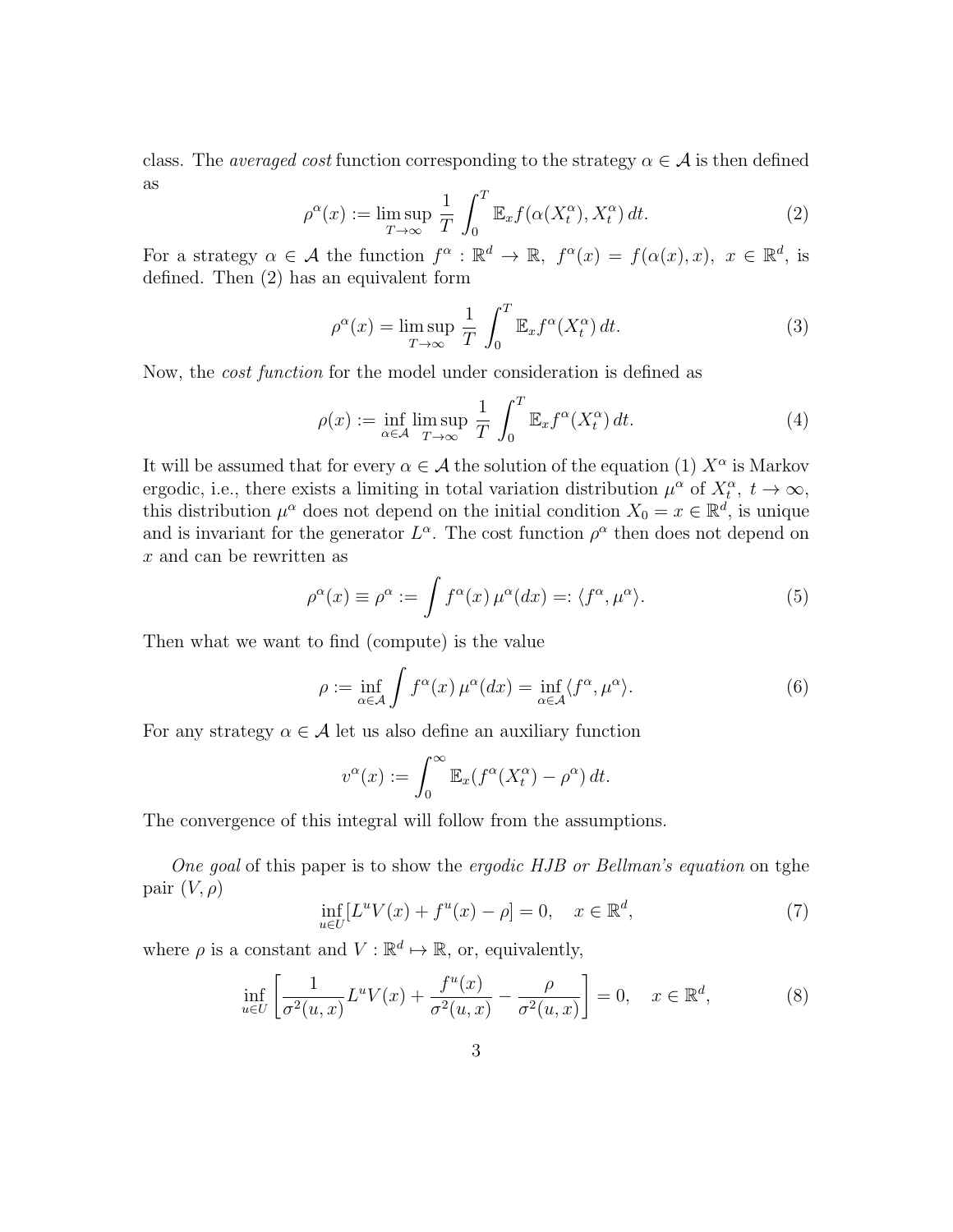with solution  $(V(\cdot), \rho)$ , to show uniqueness of the second component and that it coincides with the cost from  $(6)$ . The meaning of the first component V will be explained later. The uniqueness of V will be shown up to an additive constant.

The class where the solution  $(V, \rho)$  will be studied is the family of all Borel functions V and constants  $\rho \in \mathbb{R}$  such that V has two Sobolev derivatives locally integrable in any power. Respectively, the equation (7) is to be understood almost everywhere; yet, in the 1D situation and under our assumptions it will follow straightforward that this equation, actually, is satisfied for all  $x \in \mathbb{R}$ . Note that the first derivative can be considered continuous (due to the embedding theorems), and the second derivative will be always taken Borel, as one of the Borel representatives of Lebesgue's measurable function.

One more goal of the paper is to show how approach the solution  $\rho$  of the main problem by some successive approximation procedure called Reward Improvement Algorithm (RIA). It is interesting that under our minimal assumptions on regularity of strategies for the weak SDE solution setting it is yet possible to justify a monotonic convergence of the "exact" RIA; compare to [16, ch.1, §4] where it was necessary to work with "approximate" RIA (called Bellman–Howard's iteration procedure there) and with regularized Lipschitz strategies.

Concerning a full uniqueness for the solution of (7), note that with any solution  $(V, \rho)$  and for any constant C, the couple  $(V + C, \rho)$  is also a solution. There are two close enough options how to tackle this fact: either accept that uniqueness will be established up to a constant, or to choose a certain "natural" constant satisfying some "centering condition" as will be done below.

To guarantee ergodicity, we will assume so called "blanket" recurrence conditions (see below), which provide in some sense a uniform recurrence for any strategy. Conditions of this type are sometimes considered as too restrictive; however, they do allow to include models and cases not covered earlier in this theory and by this reason we regard this restriction as a reasonable price for the time being. It is likely that such restrictions may be relaxed so as to include the "near monotonicity" type conditions (cf. [6]).

Let us say just a few words about the history of the problem. More can be found in the references provided below. Earlier results on ergodic control in continuous time were obtained in [21], [24], [7], et al. In his book [21] Mandl established apparently first results on ergodic (averaged) control for controlled 1D diffusion on a finite interval with boundary conditions including jumps from the boundary. He established the HJB equation and proved uniqueness of the couple (up to a constant for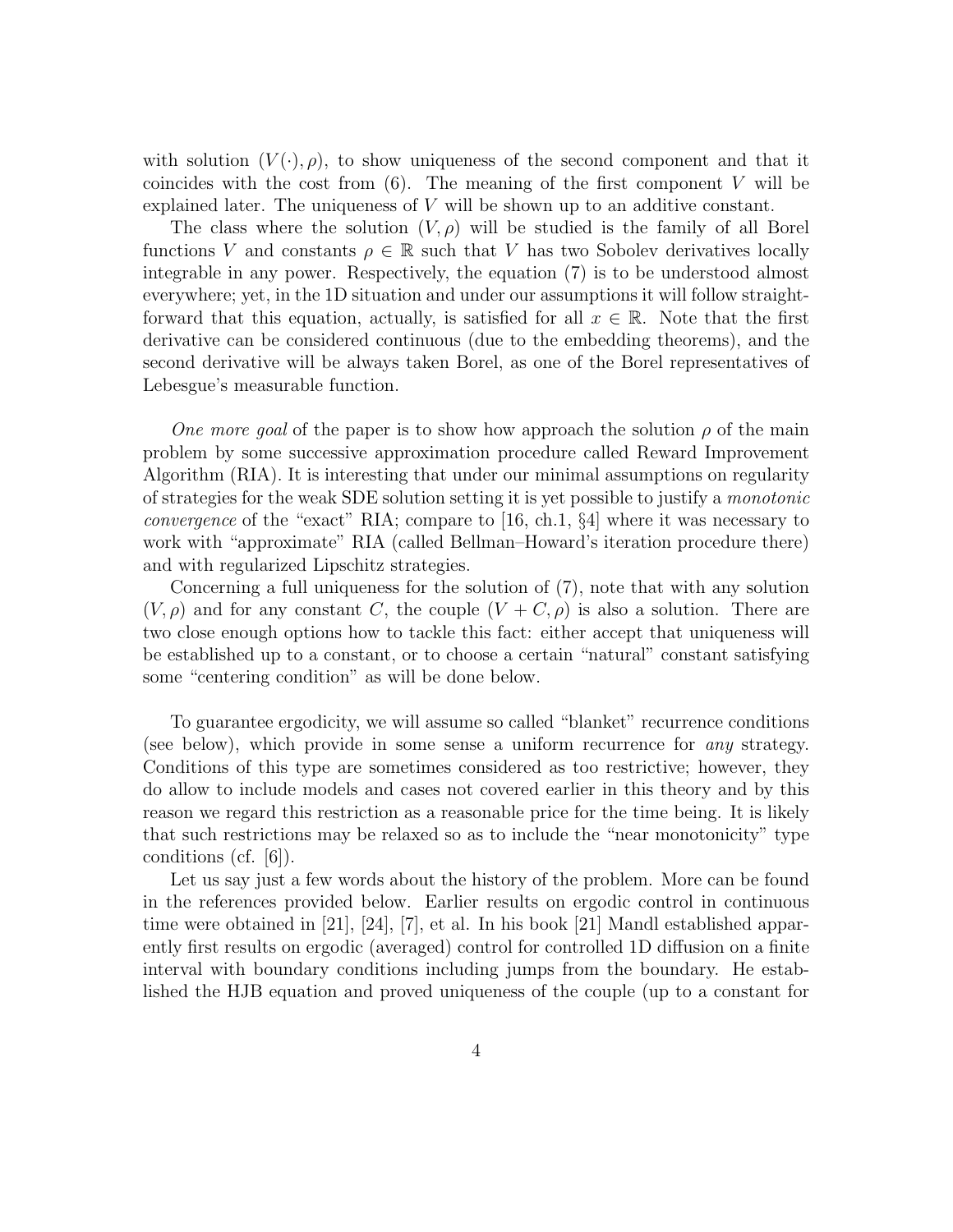the first component). Improvement of control was discussed, too, however, without convergence.

Discrete time controlled models were considered in the monographs [8], [12], [13], [26], and others, and in the papers [3], [22], [27], etc. Note that the paper [22] contains a brief section on continuous time models as well; however, it does not touch technical difficulties which we deal with in the present paper.

Continuous time controlled processes were also treated in the 80s in a chapter of the monograph [7] where ergodic control for stable diffusions was considered. Arapostathis and Borkar [5], Arapostathis [4], Arapostathis, Borkar and Ghosh [6] treated diffusion with the "relaxed control" and with the diffusion coefficient not depending on the control, under weaker recurrence assumptions (i.e., under two types of condition, stable or near-monotone). In this setting, they establish Bellman's equation, existence, uniqueness, and RIA convergence. In the present paper we allow diffusion coefficient to depend on control, even though in a reduced form, and we do not use relaxed control.

The latest works include [4], [6], [27], see also the references therein. In the very first papers and books compact cases with some auxiliary boundary conditions – so as to simplify ergodicity – were studied; convergence of the improvement control algorithms were studied only partially. In the later investigations noncompact spaces are allowed; however, apparently, *ergodic* control in the diffusion coefficient  $\sigma$  of the process was not tackled earlier. About controlled diffusion processes on a finite horizon, or on infinite horizon with discount (technically equivalent to killing) the reader may consult [7] and [16].

The paper consists of three sections:  $1 - Introduction$ ,  $2 - Assumptions$  and some auxiliaries, 3 – Main result and its proof. We will be using the convention that arbitrary constants C in the calculus may change from line to line.

#### 2 Assumptions and some auxiliaries

To ensure ergodicity of  $X^{\alpha}$  under any feedback control strategy  $\alpha \in \mathcal{A}$ , we make the following assumptions on the drift and diffusion coefficients.

(A1) (boundedness, non-degeneracy, continuity) The functions b and  $\sigma$  are Borel measurable and bounded in their variables;  $|b(u, x)| \leq C_b$ ,  $|\sigma(u, x)| \leq C_{\sigma}$ ,  $\sigma$ is uniformly non-degenerate,  $|\sigma(u,x)|^{-1} \leq C_{\sigma}$ ; the functions  $\sigma(u,x)$  and  $f^u(x)$ are continuous in  $u$  for every  $x$ .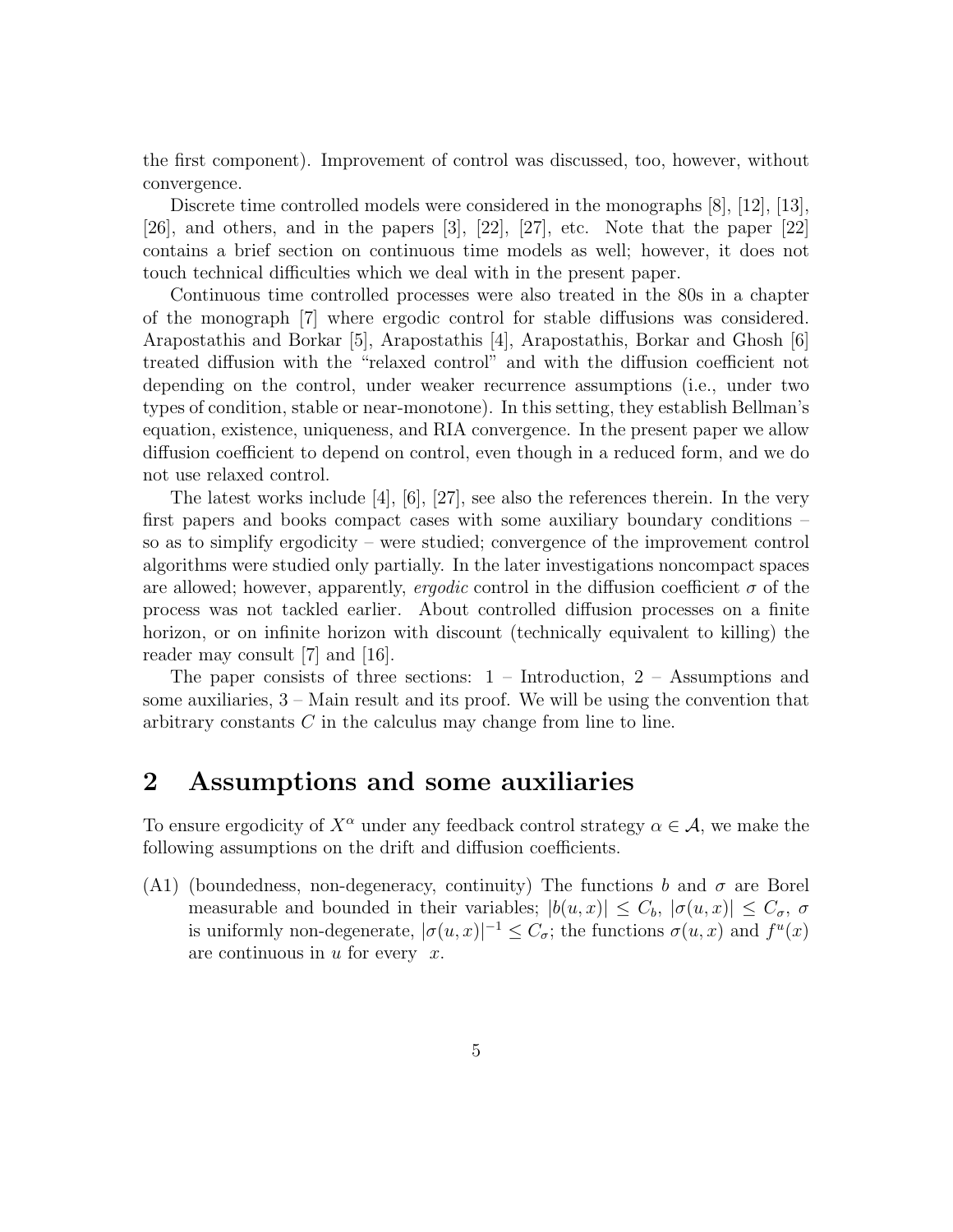(A2) (recurrence)

$$
\lim_{|x| \to \infty} \sup_{u} \langle x, b(u, x) \rangle = -\infty. \tag{9}
$$

(A3) (running cost) The function f belongs to the class  $K$  of functions which are Borel measurable in  $x$  for each  $u$  and admit a uniform in  $u$  polynomial bound: there exist constants  $C_1, m_1 > 0$  such that for any x,

$$
\sup_{u \in U} |f^u(x)| \le C_1 (1 + |x|^{m_1}).
$$

 $(A4)$  (compactness of U) The set U is compact.

We will need the following three lemmata and two corollaries from them.

**Lemma 1.** Let the assumptions  $(A1) - (A3)$  hold true. Then

• For any  $C_1, m_1 > 0$  there exist  $C, m > 0$  such that for any strategy  $\alpha \in \mathcal{A}$  and for any function g growing no faster than  $C_1(1+|x|^{m_1}),$ 

$$
\sup_{t\geq 0} |\mathbb{E}_x g(X_t^{\alpha})| \leq C(1+|x|^m). \tag{10}
$$

• For any  $\alpha \in \mathcal{A}$ , the (unique) invariant measure  $\mu^{\alpha}$  integrates any polynomial and

$$
\sup_{\alpha \in \mathcal{A}} \int |x|^k \,\mu^{\alpha}(dx) < \infty, \quad \forall \, k > 0. \tag{11}
$$

• For any strategy  $\alpha \in \mathcal{A}$  the function  $\rho^{\alpha}$  is a constant, and

$$
\sup_{\alpha \in \mathcal{A}} |\rho^{\alpha}| \le C < \infty; \tag{12}
$$

moreover, for any  $k > 0$  and  $f \in K$  there exist  $C, k_0 > 0$  such that

$$
\sup_{\alpha \in \mathcal{A}} |\mathbb{E}_x f^{\alpha}(X_t^{\alpha}) - \rho^{\alpha}| \le C \frac{1 + |x|^{k_0}}{1 + t^k},\tag{13}
$$

and

$$
\sup_{\alpha \in \mathcal{A}} \left| \frac{1}{T} \int_0^T \mathbb{E}_x f^{\alpha}(X_t^{\alpha}) dt - \rho^{\alpha} \right| \to 0, \quad T \to \infty.
$$
 (14)

Proof. Follows from the calculus similar to that in [29] and [25].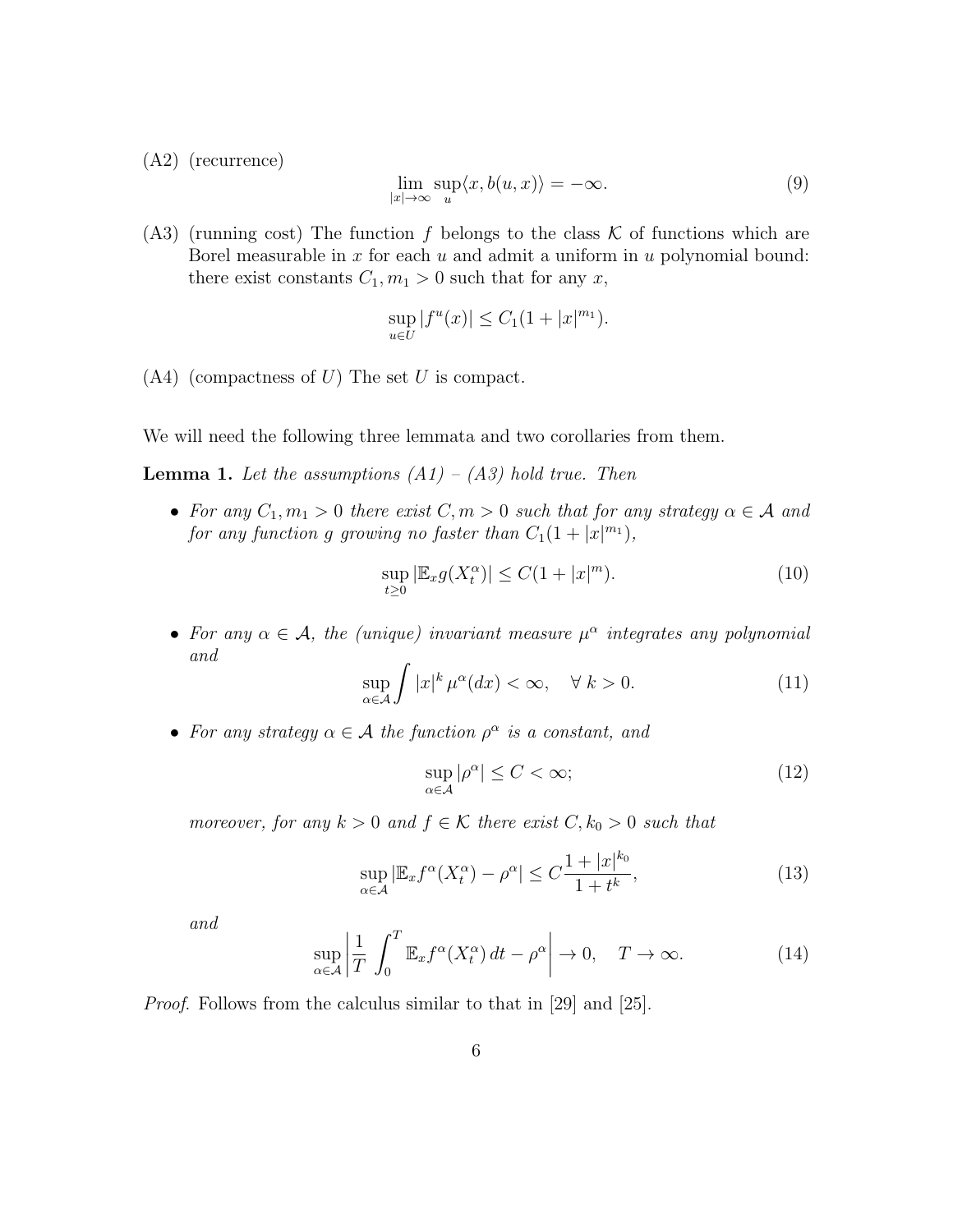Corollary 1. Under the same assumptions,

$$
\sup_{t \ge 0} \mathbb{E}_x 1(|X_t^{\alpha}| > N)| \le \sup_{t \ge 0} \mathbb{E}_x \frac{|X_t^{\alpha}|^m}{N^m} \le \frac{C(1+|x|^m)}{N^m}.
$$
\n(15)

*Proof* is straightforward by Bienaymé – Chebyshev – Markov's inequality.

**Lemma 2.** Let the assumptions  $(A1) - (A3)$  be satisfied. Then for any strategy  $\alpha \in \mathcal{A}$  the cost function  $v^{\alpha}$  has the following properties:

1. The function  $v^{\alpha}$  is continuous as well as  $(\nabla v^{\alpha})$ , and there exist  $C, m > 0$  both depending only on the constants in  $(A1)$ – $(A3)$  such that

$$
\sup_{\alpha}(|v^{\alpha}(x)| + |\nabla v^{\alpha}(x)|) + |\Delta v^{\alpha}(x)|) \le C(1 + |x|^m). \tag{16}
$$

- 2.  $v^{\alpha} \in W_{p,loc}^2$  for any  $p \geq 1$ .
- 3.  $v^{\alpha} \in C^{1,Lip}$  (i.e.,  $(\nabla v^{\alpha})$  is locally Lipschitz).
- 4.  $v^{\alpha}$  satisfies a Poisson equation in the whole space,

$$
L^{\alpha}v^{\alpha} + f^{\alpha} - \langle f^{\alpha}, \mu^{\alpha} \rangle = 0, \qquad (17)
$$

in the Sobolev sense; in particular, for almost every  $x \in \mathbb{R}$ 

$$
L^{\alpha}(x)v^{\alpha}(x) + f^{\alpha}(x) - \langle f^{\alpha}, \mu^{\alpha} \rangle = 0, \qquad (18)
$$

or, equivalently,

$$
\frac{1}{\sigma^2(\alpha)} \left( L^{\alpha} v^{\alpha} + f^{\alpha} - \langle f^{\alpha}, \mu^{\alpha} \rangle \right) = 0. \tag{19}
$$

- 5. Solution of the equation (17) is unique up to an additive constant in the class of Sobolev solutions  $W_{p,loc}^2$  with any  $p > 1$  with a no more than some (any) polynomial growth of the solution  $v^{\alpha}$ .
- 6.  $\langle v^{\alpha}, \mu^{\alpha} \rangle = 0.$

Proof. Denote

$$
\bar{L}^u = \frac{1}{\sigma^2(u, x, z)} L^u, \quad \bar{L}^\alpha = \frac{1}{\sigma^2(\alpha(x, z), x, z)} L^\alpha,
$$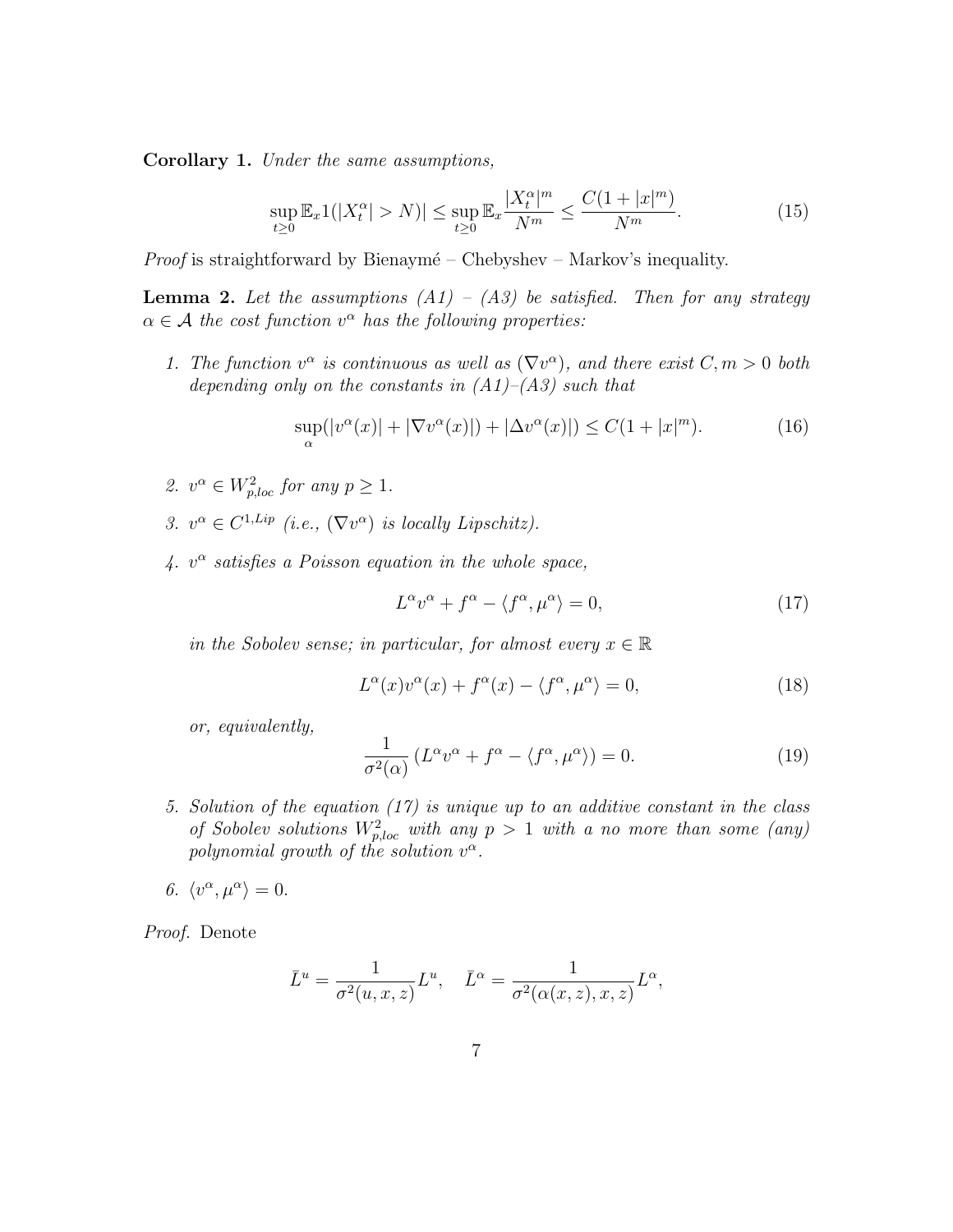Let  $t'(t)$  denote the inverse function for the mapping  $t \mapsto \int_0^t$ 0  $\sigma^2(\alpha(X_s^{\alpha}), X_s^{\alpha}) ds$ , and let

$$
\bar{X}_t := X_{t'(t)}.
$$

This random time change  $t \mapsto t'(t)$  – see, for example, ([9, Theorem 15.5]), – tells us that the process  $\bar{X}^{\alpha}_t$  satisfies the following SDE

$$
d\bar{X}^{\alpha}_t = \bar{b}(\alpha(\bar{X}_t), \bar{X}_t) dt + d\bar{W}_t, \quad \bar{X}^{\alpha}_0 = x,
$$

with a new Wiener process  $\bar{W}_t =$  $\int^{t'(t)}$ 0  $\sigma(\alpha(X_s^{\alpha}), X_s^{\alpha}) dW_s$  and with  $\bar{b}^{\alpha}(x) =$  $b^{\alpha}(x)\sigma^{-2}(\alpha(x),x)$ . The process  $(\bar{X}^{\alpha})$  is unique in distribution (more than that, it is, actually, also pathwise unique), ergodic with a unique invariant measure  $\bar{\mu}^{\alpha}(dx)$  and there is a convergence better than any polynomial to it in total variation. In fact, the Lemma 1 is applicable straighforwarrdly to the process  $\bar{X}$ , so that the statements similar to  $(10) - (14)$  hold true for the process  $\overline{X}$  as well.

This time change allows to rewrite the definition of  $v^{\alpha}$  as follows,

$$
v^{\alpha}(x) = \int_0^{\infty} E_x(f^{\alpha}(X_t^{\alpha}) - \rho^{\alpha}) dt = \int_0^{\infty} E_x \bar{f}^{\alpha}(\bar{X}_t^{\alpha}) dt,
$$
 (20)

with

$$
\bar{f}^{\alpha}(x) = \frac{f^{\alpha}(x) - \rho^{\alpha}}{\sigma^2(\alpha(x), x)}.
$$

Hence, the only option for the integral in (20) to converge is that  $\bar{f}^{\alpha}$  satisfies a centering condition

$$
\langle \bar{f}^\alpha, \bar{\mu}^\alpha \rangle = 0.
$$

Now it follows from (20) in a standard way (see, for example, [25]) that the function  $v^{\alpha}$  is a solution of the Poisson equation

$$
\bar{L}^{\alpha}v^{\alpha} + \bar{f}^{\alpha} = 0; \tag{21}
$$

recall that here

$$
\bar{L}^u g(x) := \bar{b}(u, x) \nabla g(x) + \frac{1}{2} \Delta g(x), \quad x \in \mathbb{R}^d,
$$

and

$$
\bar{L}^{\alpha}g(x) := \bar{b}(\alpha(x), x)\nabla g(x) + \frac{1}{2}\Delta g(x).
$$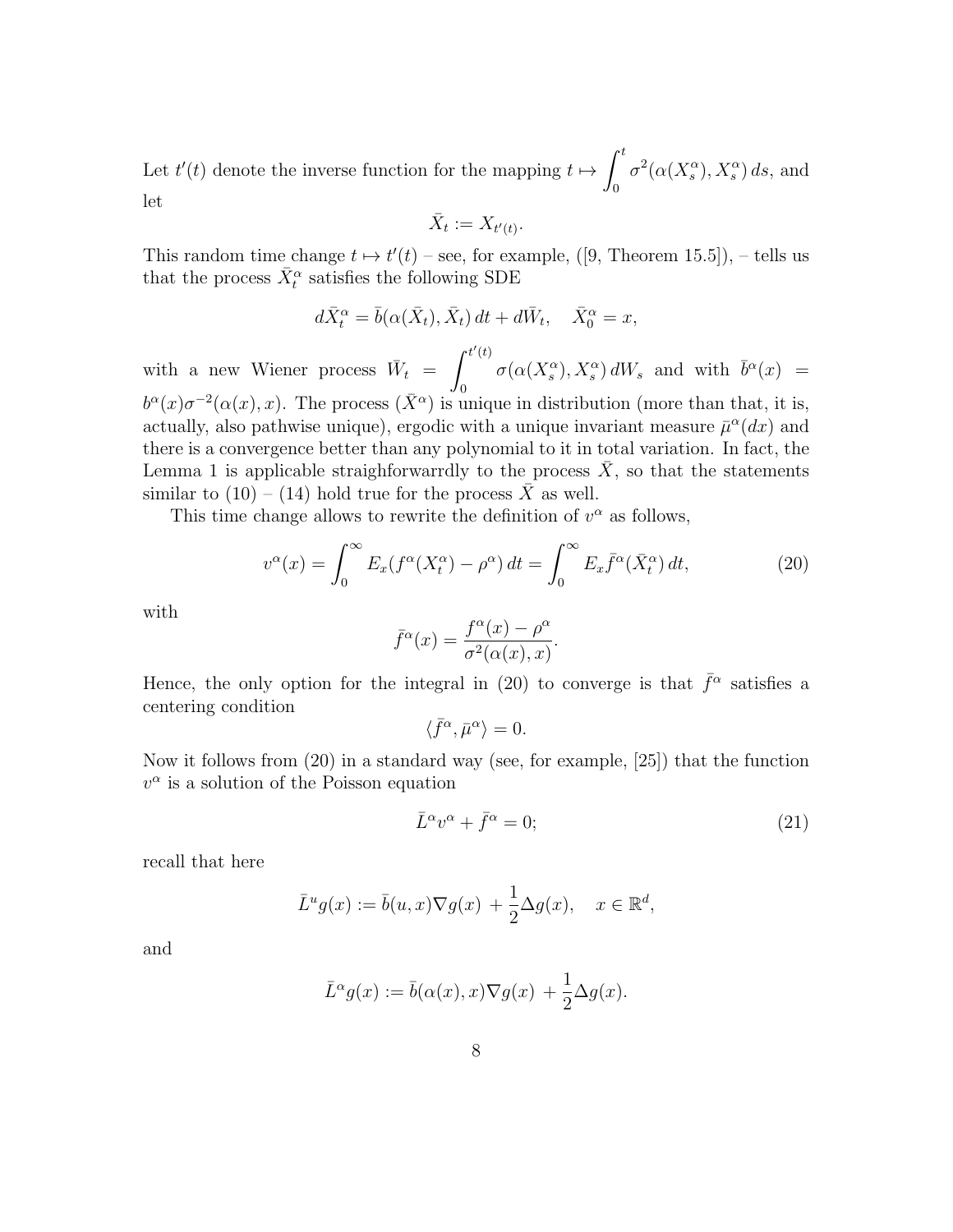Let us show existence of derivatives  $v_x^{\alpha}$  and  $v_{xx}^{\alpha}$  in a Sobolev sense in the spaces  $W_{p,loc}^2$ with any  $p > 1$  (see notations in [19]). For this aim let us denote

$$
v^{(T)}(s,x,z):=\int_0^{T-s}\mathbb{E}_{x,z}\bar{f}^\alpha(\bar{X}^\alpha_t)\,dt,\qquad 0\le s\le T,
$$

for any  $T > 0$ . In fact, it turns out to be a bit easier to prove a formally stronger claim than just existence of  $v_x^{\alpha}$  and  $v_{xx}^{\alpha}$ , namely, that

$$
(v_x^{(T)}, v_{xx}^{(T)})|_{t=0} \to (v_x^{\alpha}, v_{xx}^{\alpha})
$$
 in the  $L_{p,loc}$  sense,

or, a bit more precisely, that the left hand side here converges in  $L_{p,loc}$ , and the limit turns out to be  $(v_x^{\alpha}, v_{xx}^{\alpha})$ . The functions  $v^T$  have been introduced for this aim. In the sequel the following short notations will be used:  $\bar{T}_t \bar{f}^\alpha(x) := \mathbb{E}_x(\bar{f}^\alpha(\bar{X}_t^\alpha))$ . (On the one hand, there is a slight abuse of notations here: T is time and  $\overline{T}_t$  is a semigroup; on the other hand, the semigroup is never used without a lower index, so there is no danger to get one for the other.) We have,

$$
v_x^{(T)}(0,x) = \partial_x \int_0^T \overline{T}_t \overline{f}^\alpha(x) dt = \partial_x \int_0^1 \overline{T}_t \overline{f}^\alpha(x) dt + \partial_x \int_1^T \overline{T}_t \overline{f}^\alpha(x) dt
$$

$$
= \partial_x \int_0^1 \overline{T}_t \overline{f}^\alpha(x) dt + \partial_x \int_1^T \overline{T}_1 \overline{T}_{t-1} \overline{f}^\alpha(x) dt
$$

$$
= \partial_x \int_0^1 \overline{T}_t \overline{f}^\alpha(x) dt + \int_1^T \partial_x \overline{T}_1 (\overline{T}_{t-1} \overline{f}^\alpha)(x) dt. \tag{22}
$$

The first term here does not change with time (as far as  $T \geq 1$ ) and is well-defined in  $L_{p,loc}$  Sobolev sense along with  $\partial_x^2$  $\int_0^1$ 0  $\bar{T}_t \bar{f}^{\alpha}(x, z)$  due to [28, Theorem 5.5, 5.7].

The integrand in the second term admits the bound (see [28, Theorems 5.7  $\&$ 5.5] with  $T_1 = \epsilon > 0$ ,

$$
\|\bar{T}(\bar{T}_{t-1}\bar{f}^{\alpha})\|_{W_p^2((\epsilon,1)\times B_R)} \leq C_{\epsilon}(\|\bar{T}(\bar{T}_{t-1}\bar{f}^{\alpha})\|_{L_p((\epsilon,1)\times B_{R+1})})
$$

It follows from ergodic bounds of the SDE solutions similar to those in [29] that the right hand side here decreases to zero faster than any polynomial in time, and, hence, the second integral in the representation (22) converges as  $T \to \infty$ ; this convergence is locally uniform with respect to the initial value  $x$  and, of course, uniform with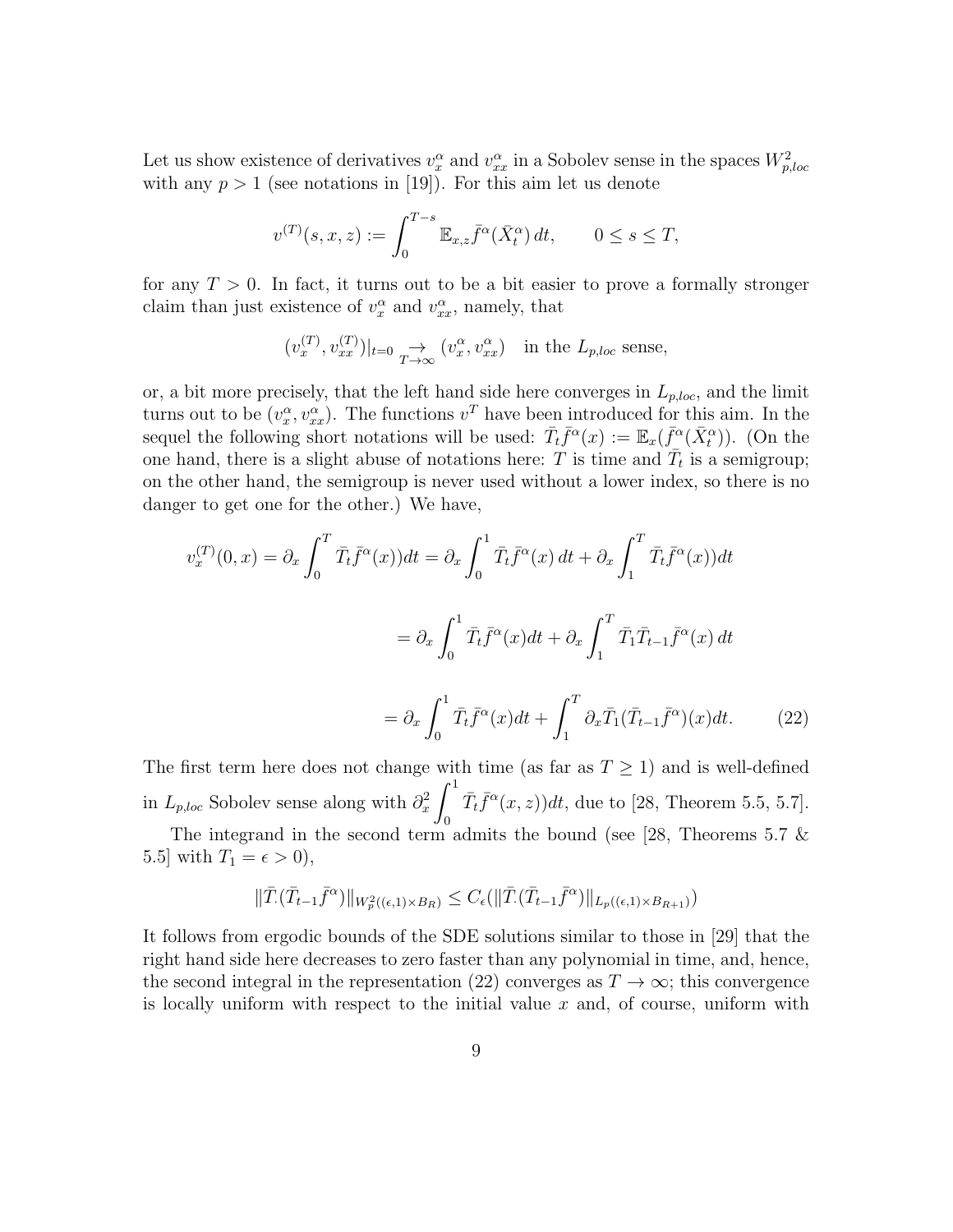respect to z, as the latter variable takes values from a finite set. The same is also true for any partial derivative of the second order  $\int \partial_x^2$  $\int^{\infty}$ 1  $(\bar{T}_t \bar{f}^{\alpha}(x)) dt$ . Thus, we obtain,

$$
\nabla_x \int_0^T \bar{T}_t \bar{f}^\alpha(x) dt \to \bar{v}_1(x), \quad \partial_x^2 \int_0^T \bar{T}_t \bar{f}^\alpha(x) dt \to \bar{v}_2(x)
$$

as  $T \to \infty$ , both locally uniformly in x and, hence, also in the  $L_{p,loc}$  sense. In a standard manner by integration over x it follows that  $\bar{v}_1(x)$  and  $\bar{v}_2(x)$  serve as  $\nabla v^{\alpha}$ and  $(v_{x_ix_j}^{\alpha})$ , respectively. Namely, for any  $x_1, x_1'$  we have by the first theorem of the calculus (also known as Newton – Leibnitz formula),

$$
v^{T}(0, x_{1}, x_{2}, \ldots) - v^{T}(0, x_{1}', x_{2}, \ldots) = \int_{x_{1}}^{x_{1}'} v_{x_{1}}^{T}(0, e, x_{2}, \ldots) de
$$

and in the limit as  $T \to \infty$  we obtain

$$
v^{\alpha}(x_1, x_2, \ldots) - v^{\alpha}(x'_1, x_2, \ldots) = \int_{x_1}^{x'_1} \bar{v}_1^1(e, x_2, \ldots) de,
$$

which means exactly that  $\bar{v}_1^1 = v_{x_1}^{\alpha}$ . Similarly for any other variable  $x_i$ , and similarly for the second order derivatives: for example,

$$
v_{x_1}^T(0, x_1, x_2, \ldots) - v_x^T(0, x_1', x_2, \ldots) = \int_{x_1}^{x_1'} v_{x_1x_1}^T(0, e, x_2, \ldots) de
$$

and in the limit as  $T \to \infty$  we obtain

$$
v_{x_1}^{\alpha}(x_1, x_2, \ldots) - v_{x_1}^{\alpha}(x'_1, x_2, \ldots) = \int_{x_1}^{x'_1} \bar{v}_2^{11}(e, x_2, \ldots) de,
$$

which means that  $\bar{v}_2^{11} = v_{x_1x_1}^{\alpha}$ , as required. So, indeed,  $v^{\alpha} \in W_{p,loc}^2$ .

Now let us show that in the generalised sense the function  $u$  from the previous step satisfies the equation (21) and, hence, also to the equivalent one (17). Indeed,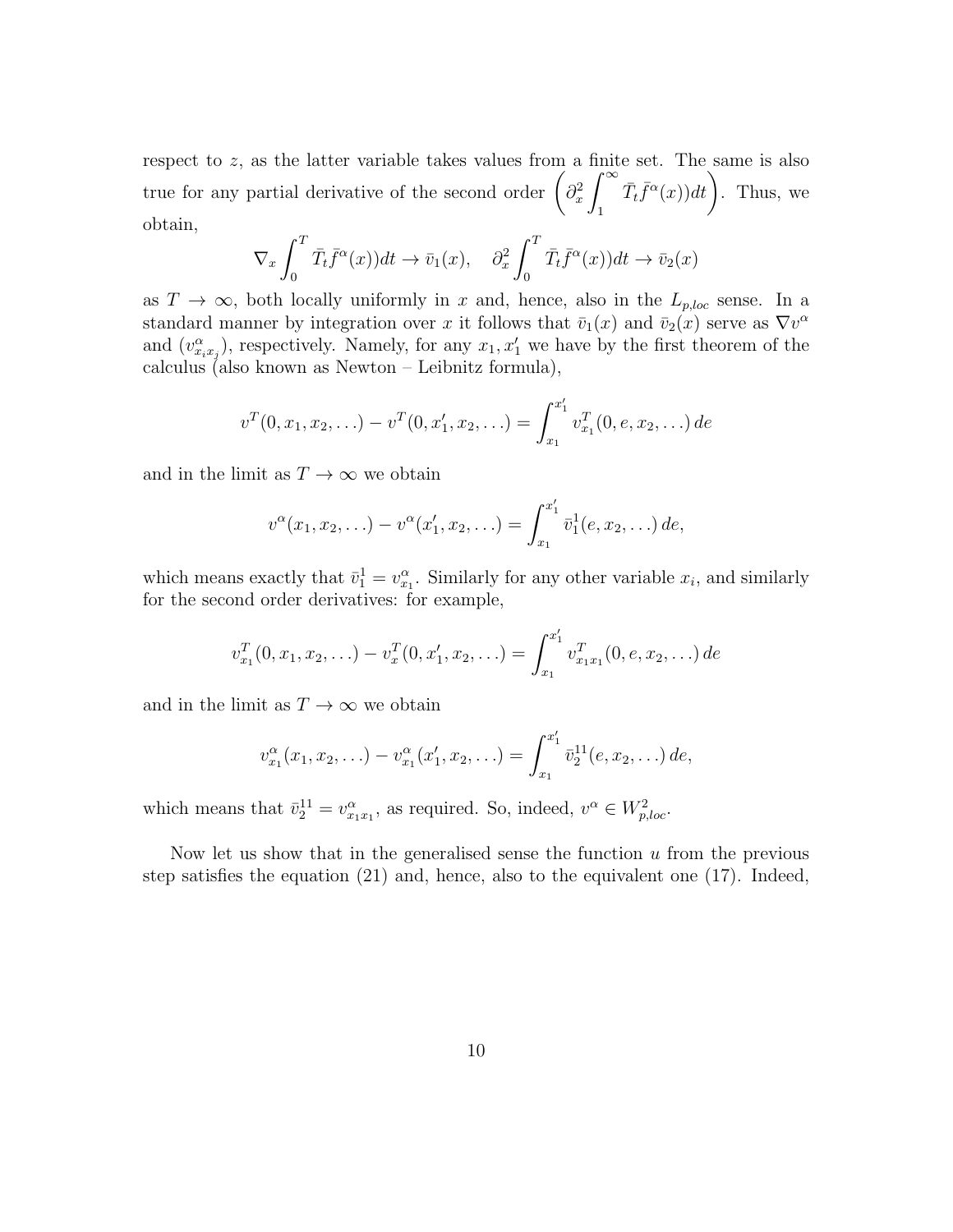for any smooth test function  $g(x)$  with a compact support we have,

$$
\langle \bar{L}^{\alpha}v^{\alpha},g\rangle = \langle v^{\alpha},\bar{L}^{*}g\rangle = \lim_{T\to\infty}\langle v^{(T)}|_{t=0},(\bar{L}^{\alpha})^{*}g\rangle = \lim_{T\to\infty}\langle \bar{L}^{\alpha}v^{(T)}|_{t=0},g\rangle
$$
  

$$
= \lim_{T\to\infty}\langle \int_{0}^{T}\bar{L}^{\alpha}E_{x}\bar{f}^{\alpha}(\bar{X}_{t}^{\alpha})dt,g\rangle
$$
  

$$
= \lim_{T\to\infty}\langle \int_{0}^{T}\partial_{t}E_{x}\bar{f}^{\alpha}(\bar{X}_{t}^{\alpha})dt,g\rangle
$$
  

$$
= \lim_{T\to\infty}\langle E_{x}\bar{f}^{\alpha}(\bar{X}_{T}^{\alpha}) - \bar{f}^{\alpha}(x),g\rangle
$$
  

$$
= -\langle \bar{f}^{\alpha},g\rangle,
$$

which means that  $u$  is a generalised solution of  $(21)$ ; the last equality in this calculus is because of the ergodic properties of the process  $(\bar{X}_{t}^{\alpha})$  from the Lemma 1 and due to the centering property of  $\bar{f}^{\alpha}$ . Now, since  $v^{\alpha}$ , actually, possesses two Sobolev derivatives in  $x$ , this function is not just a generalised, but a true Sobolev solution to the equation (21), or, equivalently, (17).

The bound

$$
\sup_{\alpha} |v^{\alpha}(x)| \le C(1 + |x|^m)
$$
\n(23)

follows from the bounds (14) and (11).

The bound

$$
\sup_{\alpha}(|v^{\alpha}(x)| + |\nabla v^{\alpha}(x)|) \le C(1 + |x|^m)
$$
\n(24)

follows from (23) along with the a priori bound

$$
\|v\|_{W^2_p(\tt)}\leq C(\|v\|_{L_p(\tt)}+\|\bar f^\alpha\|_{L_p(\tt)})
$$

[11, Theorem 9.11] and embedding theorems (see, e.g., [19]).

The bound (16)

$$
\sup_{\alpha}(|v^{\alpha}(x)| + |\nabla v^{\alpha}(x)|) + |\Delta v^{\alpha}(x)|) \le C(1 + |x|^m)
$$

now follows from  $(24)$  and from the equation  $(21)$ .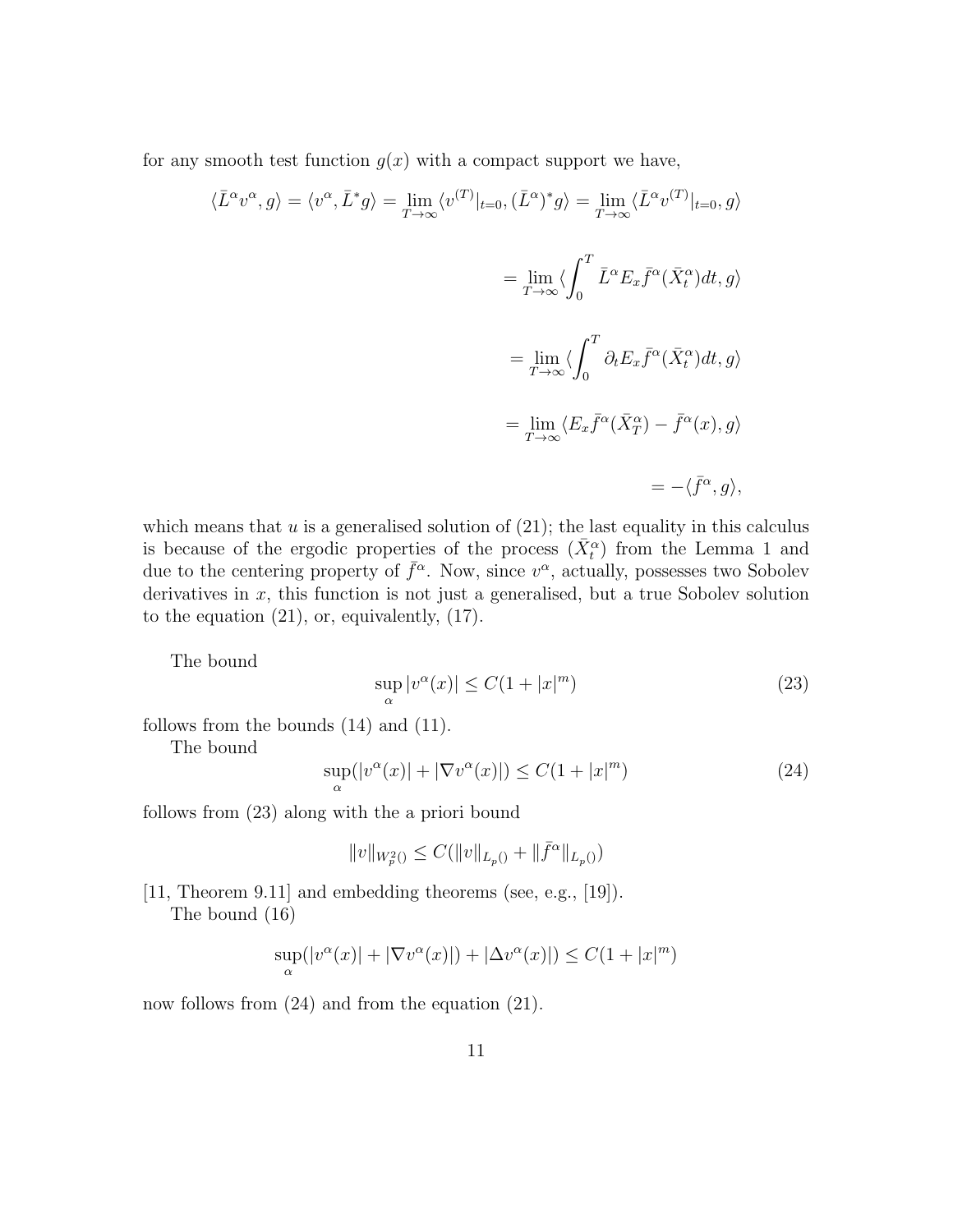Now let us show uniqueness of solution of the linear Poisson equation (system)

$$
L^{\alpha}v(x) + f^{\alpha}(x) - \rho^{\alpha} = 0
$$

in the Sobolev sense up to a constant in the class of functions growing no faster than some polynomial in x. (Clearly, if v is a solution, then  $v + C$  is also a solution for any constant  $C$ .) Suppose there is a solution  $v$  and let us add a constant to it so that to make it centered, i.e.,

$$
\langle v, \mu^{\alpha} \rangle = 0.
$$

Let us use Itô – Krylov's formula:

$$
\mathbb{E}_x v(X_T^{\alpha}) - v(x) = \mathbb{E}_x \int_0^T L^{\alpha} v(X_t^{\alpha}) dt.
$$

Since  $\mathbb{E}_x v(X_T^{\alpha}) \to \langle v, \mu^{\alpha} \rangle = 0$  as  $T \to \infty$ , then in the limit we get

$$
v(x) = \int_0^\infty \mathbb{E}_x (f^\alpha (X_t^\alpha) - \rho^\alpha) dt.
$$
 (25)

This shows uniqueness of solution of the Poisson system (17) in the described class of functions.

Now when it has been established that the solution  $v$  of the equation (17) equals  $v^{\alpha}$ , since this right hand side satisfies polynomial growth restrictions, the property (16) follows from a similar lemma for an equation in the 1D case (see [2, Lemma 1]).

We have already seen that the centered version of the solution to  $(17)$  is equal to  $v^{\alpha}$ ; so,  $v^{\alpha}$  itself is  $\mu^{\alpha}$ -centered. Equivalently the equality  $\langle v^{\alpha}, \mu^{\alpha} \rangle = 0$  follows from integration of the right hand side in the definition of  $v^{\alpha}$  with respect to  $\mu^{\alpha}$ , due to the centering property of the function  $\bar{f}^{\alpha}$ . The Lemma 2 follows.

 $\Box$ 

**Lemma 3.** Let the assumptions  $(A1) - (A2)$  hold true. Then

$$
\Lambda \ll \bar{\mu}^{\alpha}
$$

( $\Lambda$  is absolutely continuous with respect to  $\mu^{\alpha}$ ), where  $\Lambda$  is the Lebesgue's measure in  $\mathbb{R}^d$ .

Moreover, if all functions  $g \geq 0$  from some (abstract) family possess a uniform polynomial bound  $g(x) \leq C(1+|x|^{\ell})$  and the value  $\langle g, \bar{\mu}^{\alpha} \rangle$  is uniformly small, then for any  $R > 0$  the  $L_d$ -norm  $||1(|| \cdot || \leq R)g(\cdot)||_{L_d}$  is uniformly small. More precisely, for any  $\delta > 0$  and any  $R > 0$  there exists  $\epsilon > 0$  such that if  $\langle g, \bar{\mu}^{\alpha} \rangle < \epsilon$ , then

$$
||1(||\cdot| \le R)g(\cdot)||_{L_d} \le \delta.
$$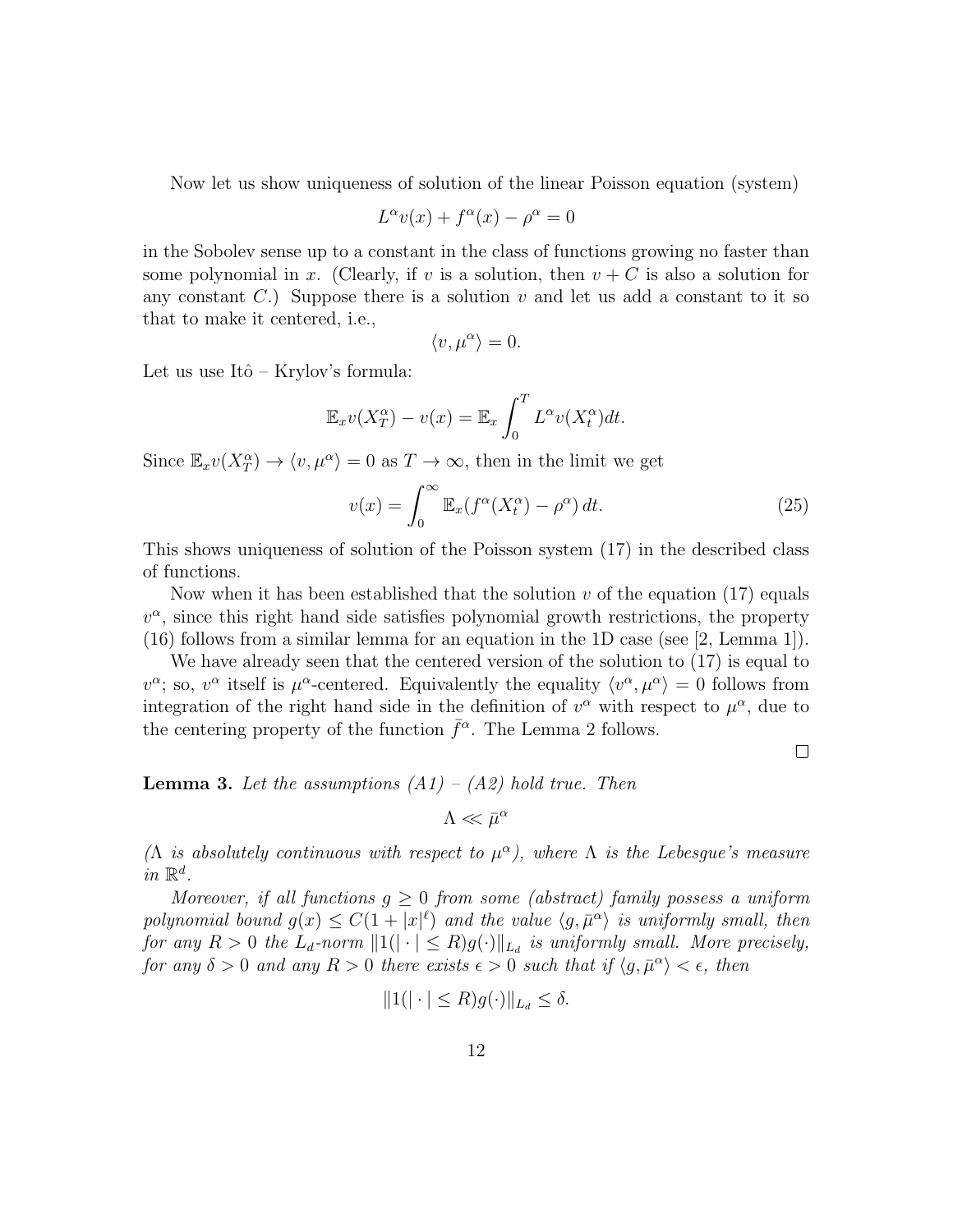*Proof.* We have, by Chapman – Kolmogorov's equation, where  $Q^{\alpha}(x, dx')$  is the transition kernel of the process  $\bar{X}$ ,

$$
\langle g, \bar{\mu}^{\alpha} \rangle = \int g(x) \mu^{\alpha}(dx) = \iint g(x') \bar{\mu}^{\alpha}(dx) Q^{\alpha}(x, dx')
$$

$$
= \int \mathbb{E}_x g(\bar{X}_1) \bar{\mu}^{\alpha}(dx).
$$

Let

$$
\rho := \exp\left(-\int_0^1 b(\alpha(\bar{X}_s), \bar{X}_s)dW_s - \frac{1}{2}\int_0^1 |b(\alpha(\bar{X}_s), \bar{X}_s)|^2 ds\right).
$$

Since b is bounded, by Girsanov's theorem  $\rho$  is a probability density [10]. Consider a new probability measure equivalent to  $\mathbb{P},$ 

$$
\tilde{\mathbb{P}}(A) := \mathbb{E}\rho 1(A).
$$

We have,

$$
\mathbb{E}_x g(\bar{X}_1) = \tilde{\mathbb{E}}_x g(\bar{X}_1) \rho^{-1} = \tilde{\mathbb{E}}_x g(\bar{X}_1) \exp\left(\int_0^1 b(\alpha(\bar{X}_s), \bar{X}_s) dW_s + \frac{1}{2} \int_0^1 |b(\alpha(\bar{X}_s), \bar{X}_s)|^2 ds\right)
$$
  
\n
$$
= \tilde{\mathbb{E}}_x g(\bar{X}_1) \exp\left(\int_0^1 b(\alpha(\bar{X}_s), \bar{X}_s) d\tilde{W}_s - \frac{1}{2} \int_0^1 |b(\alpha(\bar{X}_s), \bar{X}_s)|^2 ds\right),
$$
  
\nwhere

$$
\tilde{W}_t := W_t + \int_0^t b(\alpha(\bar{X}_s), \bar{X}_s) ds
$$

is a new Wiener process on the [0, 1] time interval ith respect to the measure  $\tilde{\mathbb{P}}$ .

Further, by virtue of the Cauchy – Bouniakovskii – Schwarz inequality ( $\mathbb{E}\xi\eta \geq$  $(\mathbb{E}\sqrt{\xi})^2(\mathbb{E}\eta^{-1/2})^{-1})$  (if only  $\xi, \eta \geq 0$  and  $\mathbb{E}\eta^{-1/2} \neq 0$ ), we estimate for any  $R > 0$ ,  $\mathbb{E}_x g(\bar X_1) = \tilde{\mathbb{E}}_x g(\bar X_1) \exp(\int^1$  $\boldsymbol{0}$  $b(\alpha(\bar{X}_s), \bar{X}_s)d\tilde{W}_s - \frac{1}{2}$ 2  $\int_0^1$ 0  $|b(\alpha(\bar{X}_s), \bar{X}_s)|^2 ds)$ 

$$
\geq \left(\tilde{\mathbb{E}}_x g^{1/2}(\bar{X}_1)\right)^2 \left(\tilde{\mathbb{E}}_x \exp(-\frac{1}{2} \int_0^1 b(\alpha(\bar{X}_s), \bar{X}_s) d\tilde{W}_s + \frac{1}{4} \int_0^1 |b(\alpha(\bar{X}_s), \bar{X}_s)|^2 ds)\right)^{-1}
$$

$$
\geq \left(\tilde{\mathbb{E}}_x g^{1/2}(\bar{X}_1)\mathbb{1}(|\bar{X}_1| \leq R)\right)^2 \left(\tilde{\mathbb{E}}_x \exp\left(-\frac{1}{2}\int_0^1 b(\alpha(\bar{X}_s), \bar{X}_s)d\tilde{W}_s + \frac{1}{4}\int_0^1 |b(\alpha(\bar{X}_s), \bar{X}_s)|^2 ds\right)\right)^{-1}.
$$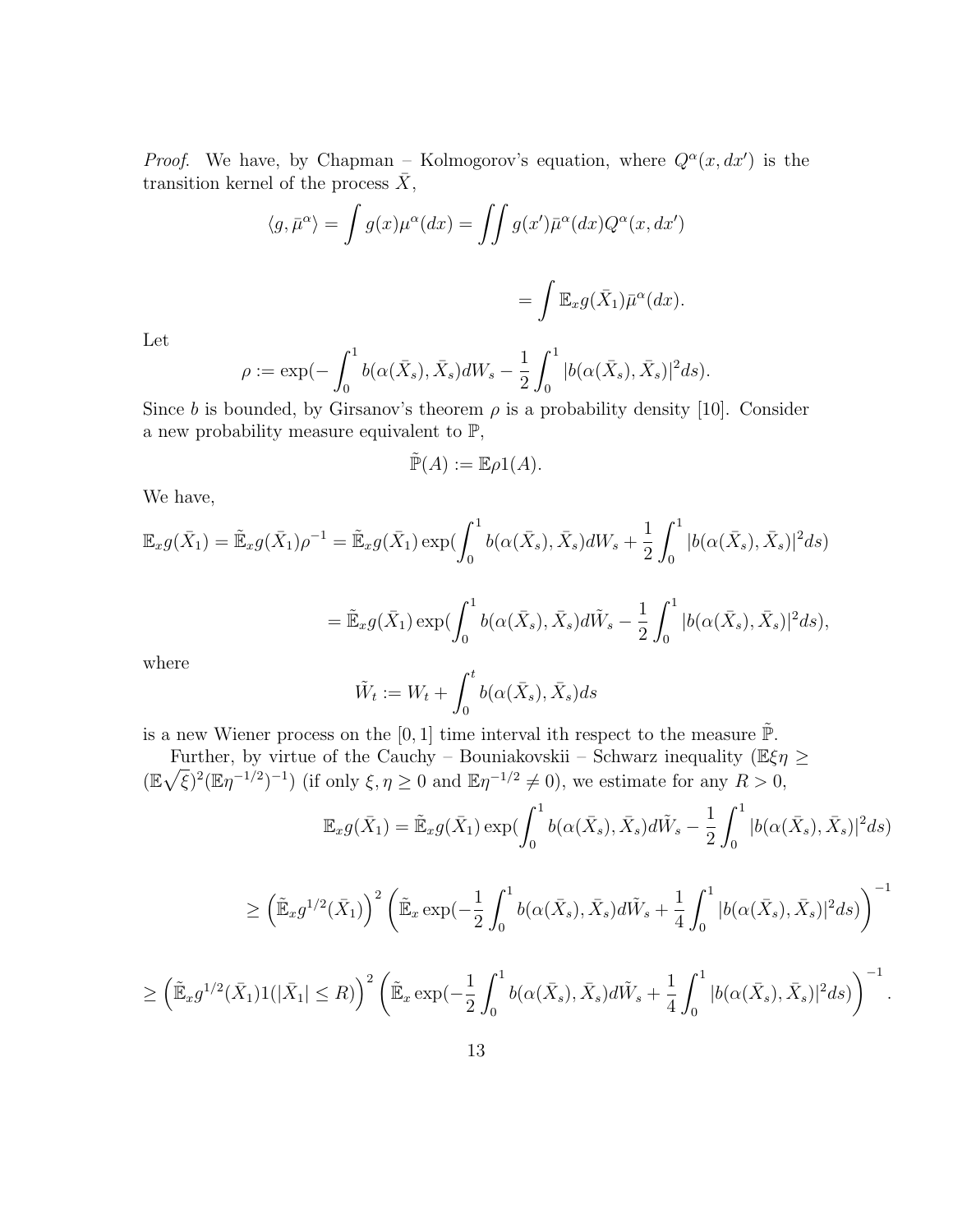(Recall that only the functions  $g \ge 0$  are considered.) Here again due to the CBS inequality

$$
\begin{aligned}\n&\left(\tilde{\mathbb{E}}_x \exp\left(-\frac{1}{2} \int_0^1 b(\alpha(\bar{X}_s), \bar{X}_s) d\tilde{W}_s + \frac{1}{4} \int_0^1 |b(\alpha(\bar{X}_s), \bar{X}_s)|^2 ds\right)\right) \\
&\leq \left(\tilde{\mathbb{E}}_x \exp\left(-\int_0^1 b(\alpha(\bar{X}_s), \bar{X}_s) d\tilde{W}_s + \frac{1}{2} \int_0^1 |b(\alpha(\bar{X}_s), \bar{X}_s)|^2 ds\right)\right)^{1/2} \\
&\times \left(\tilde{\mathbb{E}}_x \exp\left(\int_0^1 |b(\alpha(\bar{X}_s), \bar{X}_s)|^2 ds\right)\right)^{1/2} \leq \exp(\|b\|/2).\n\end{aligned}
$$

So,

$$
\mathbb{E}_x g(\bar{X}_1) = \tilde{\mathbb{E}}_x g(\bar{X}_1) \exp\left(\int_0^1 b(\alpha(\bar{X}_s), \bar{X}_s) d\tilde{W}_s - \frac{1}{2} \int_0^1 |b(\alpha(\bar{X}_s), \bar{X}_s)|^2 ds\right)
$$
  

$$
\geq \left(\tilde{\mathbb{E}}_x g^{1/2}(\bar{X}_1) 1(|\bar{X}_1| \leq R)\right)^2 \exp(-\|b\|/2),
$$

or, equivalently,

$$
\left(\tilde{\mathbb{E}}_x g^{1/2}(\bar{X}_1)1(|\bar{X}_1| \leq R)\right)^2 \leq \mathbb{E}_x g(\bar{X}_1) \exp(\|b\|/2).
$$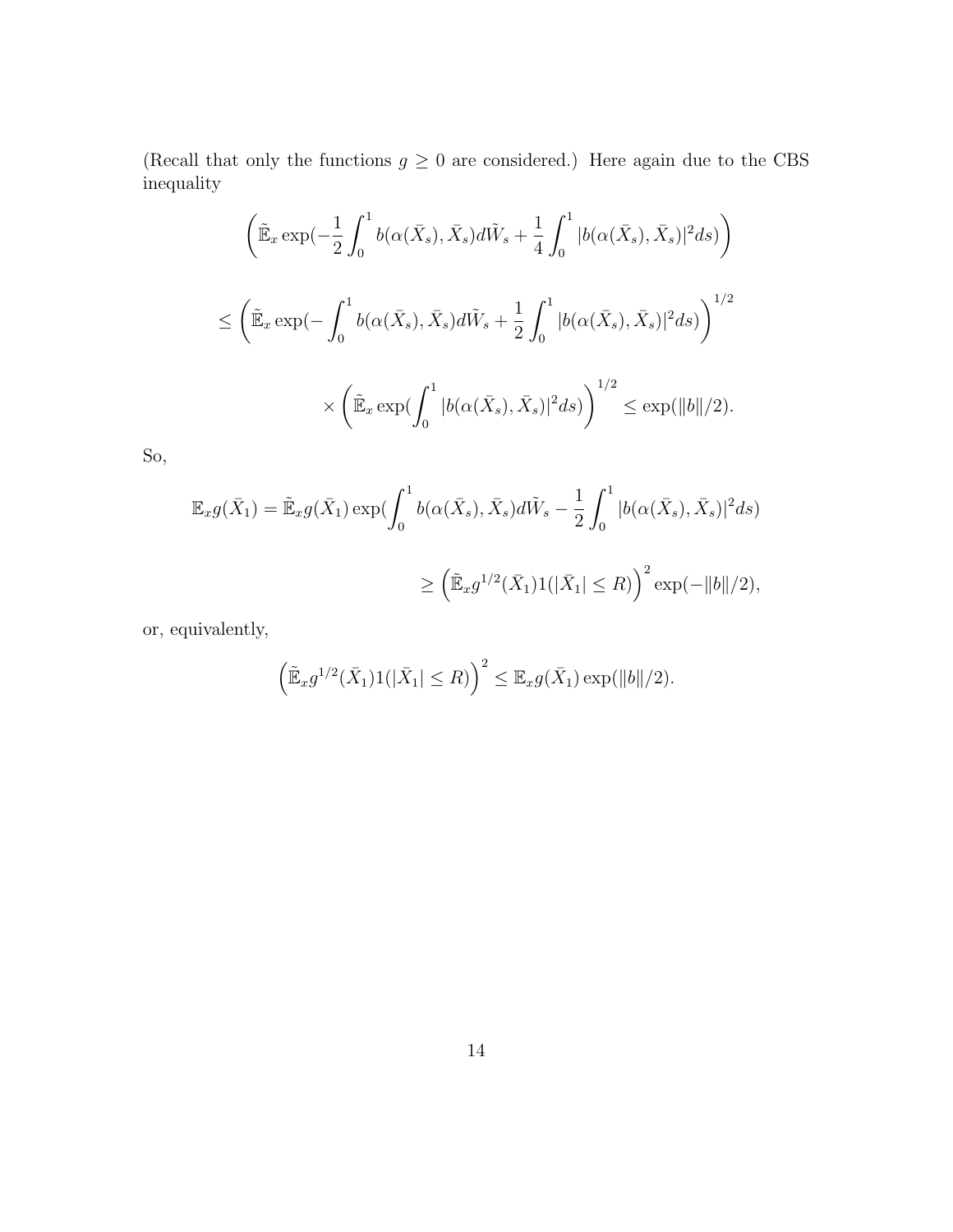Therefore,

$$
\langle g, \bar{\mu}^{\alpha} \rangle = \int \mathbb{E}_x g(\bar{X}_1) \bar{\mu}^{\alpha}(dx) \ge \exp(-\|b\|/2) \int \left( \tilde{\mathbb{E}}_x g^{1/2}(\bar{X}_1) 1(|\bar{X}_1| \le R) \right)^2 \mu^{\alpha}(dx)
$$
  

$$
\ge \exp(-\|b\|/2) \int \left( \tilde{\mathbb{E}}_x g^{1/2}(\bar{X}_1) 1(|\bar{X}_1| \le R) \right)^2 1(|x| \le R) \mu^{\alpha}(dx)
$$

$$
\geq \exp(-||b||/2) \int \left( \int_{|x'| \leq R} g^{1/2}(x') \frac{1}{(2\pi)^{d/2}} \exp(-(x'+x)^2/2) \right)^2 1(|x| \leq R) \mu^{\alpha}(dx)
$$

$$
\geq \exp(-\|b\|/2) \int \left( \int_{|x'| \leq R} g^{1/2}(x') \frac{1}{(2\pi)^{d/2}} \exp(-(2R)^2/2) dx' \right)^2 1(|x| \leq R) \mu^{\alpha}(dx)
$$

$$
= \exp(-\|b\|/2) \frac{1}{(2\pi)^d} \exp(-(2R)^2) \left( \int_{|x'| \le R} g^{1/2}(x') dx' \right)^2 \int 1(|x| \le R) \mu^{\alpha}(dx).
$$

In other words,

$$
\left(\int_{|x'|\leq R} g^{1/2}(x') dx'\right)^2 \leq \langle g, \bar{\mu}^{\alpha} \rangle \exp(||b||/2) \frac{1}{(2\pi)^d} \exp((2R)^2) \mu^{\alpha}(|x| \leq R)^{-1}
$$

Choose  $R > 0$  so large that such that  $\mu^{\alpha}(|x| \leq R) \geq 1/2$  for any  $\alpha$ . Then

$$
\left(\int_{|x'|\leq R} g^{1/2}(x')dx'\right)^2 \leq 2\langle g,\bar{\mu}^{\alpha}\rangle \exp(\|b\|/2)\frac{1}{(2\pi)^d}\exp((2R)^2).
$$

In particular, this implies the claim  $\Lambda \ll \bar{\mu}^{\alpha}$ . The Lemma is proved.

**Remark 1.** Note that a similar upper bound can be established for the expression  $\langle g, \bar{\mu}^{\alpha} \rangle$ , which implies that, in fact,  $\Lambda \sim \bar{\mu}^{\alpha}$ . However, this will not be used in the sequel.

**Corollary 2.** Under the assumptions of the Lemma 3, let the sequence  $(g_n \geq 0, n \geq 0)$ 1) satisfy the bound  $\sup_n g_n(x) \leq C(1+|x|^{\ell})$  and

$$
\langle g_n, \bar{\mu}^{\alpha} \rangle \to 0, \quad n \to \infty.
$$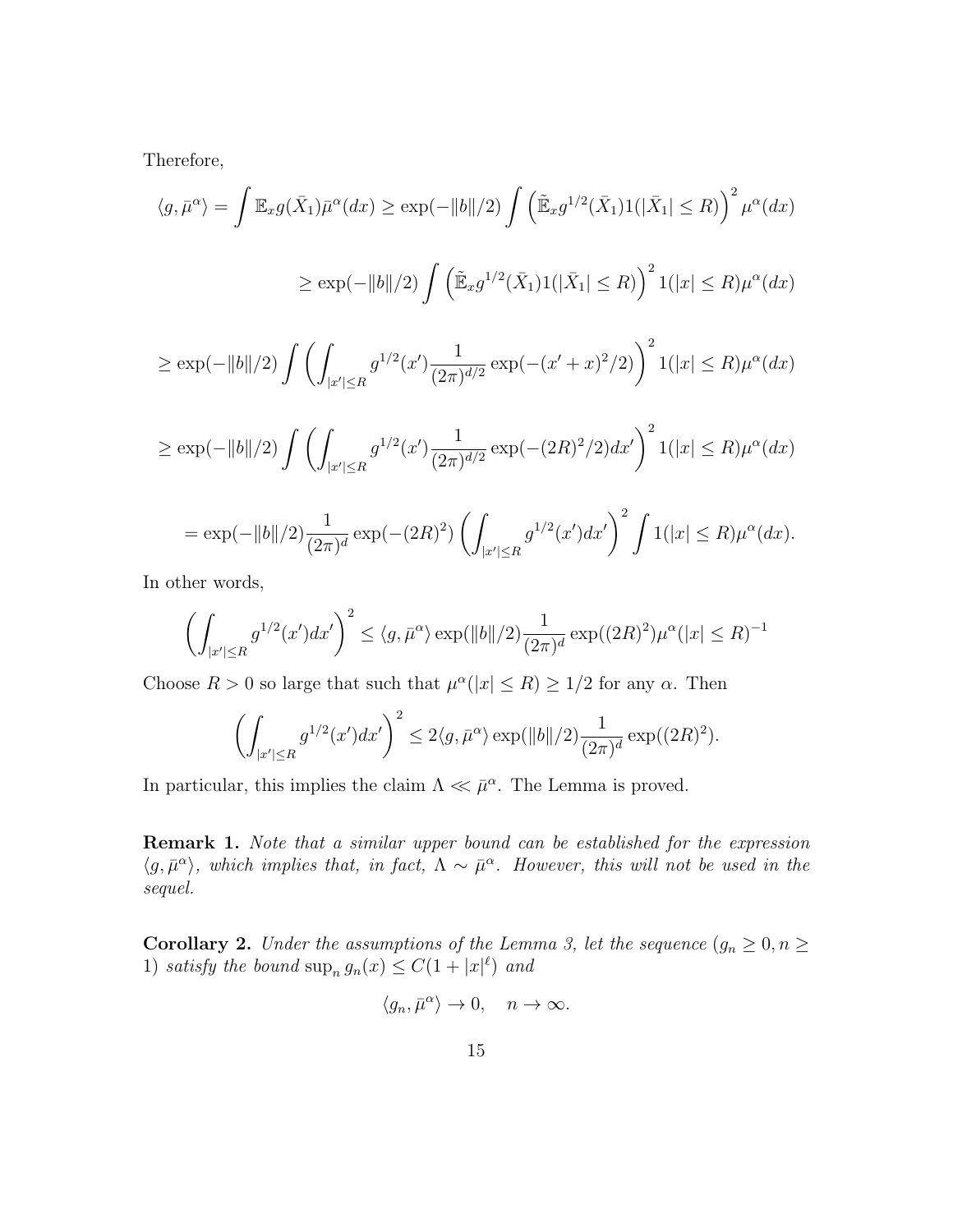Then for any  $R > 0$  and for any  $m \geq 1$ ,

$$
\int_{|x'| \le R} g_n^m(x') dx' \to 0, \quad n \to \infty. \tag{26}
$$

*Proof.* We have, uniformly in  $n$ ,

$$
\int_{|x'| \le R} g_n^m(x') dx' \le \left( 2 \langle g_n^{2m}, \bar{\mu}^{\alpha} \rangle \exp(\|b\|/2) \frac{1}{(2\pi)^{d/2}} \exp((2R)^2) \right)^{1/2} . \tag{27}
$$

Note that under the assumptions of the Corollary,

$$
\langle g_n^{2m}, \bar{\mu}^{\alpha} \rangle \to 0, \quad n \to \infty. \tag{28}
$$

Indeed, for any  $\delta > 0$  the value  $R_0 > 0$  can be chosen so large that for any  $R \ge R_0$ ,

$$
\int 1(|x|) > R) C^{2m} (1+|x|)^{2m\ell} \bar{\mu}^{\alpha}(dx) < \delta,\tag{29}
$$

where C is the constant from the assumption  $|g_n(x)| \leq C(1+|x|)^{\ell}$ . Hence, it implies

$$
\sup_{n} \int 1(|x|) > R) g_n^{2m}(x) \bar{\mu}^{\alpha}(dx) < \delta. \tag{30}
$$

Then, for the  $R$  fixed we have,

$$
\int 1(|x| < R) g_n^{2m}(x) \bar{\mu}^{\alpha}(dx) \le C(1+R)^{(2m-1)\ell} \langle g_n, \bar{\mu}^{\alpha} \rangle \to 0. \tag{31}
$$

From  $(30)$  and  $(31)$  the claim  $(26)$  follows. The Corollary 2 is proved.

As a family of such functions  $(g)$  the sequence  $\psi_n$  (or even  $\psi_{n_j}$ ) for n large enough (or  $n_j$  large enough) will be used in the proof of the Theorem: firstly, we will show that  $\langle \psi_n, \mu^\alpha \rangle$  is small enough for n large (see (43) below), and then we deduce from the Corollary 2 that the value  $\sup_{n\geq n(\epsilon)} \int_{|x|\leq R} \psi_n^d(x) dx$  is also small (see (45) below). The latter will be used for Krylov's estimate.

#### 3 Main results

We accept in this section that solution of the SDE with any Markov strategy exists and is a weak solution; we also want it to be unique in distribution, strong Markov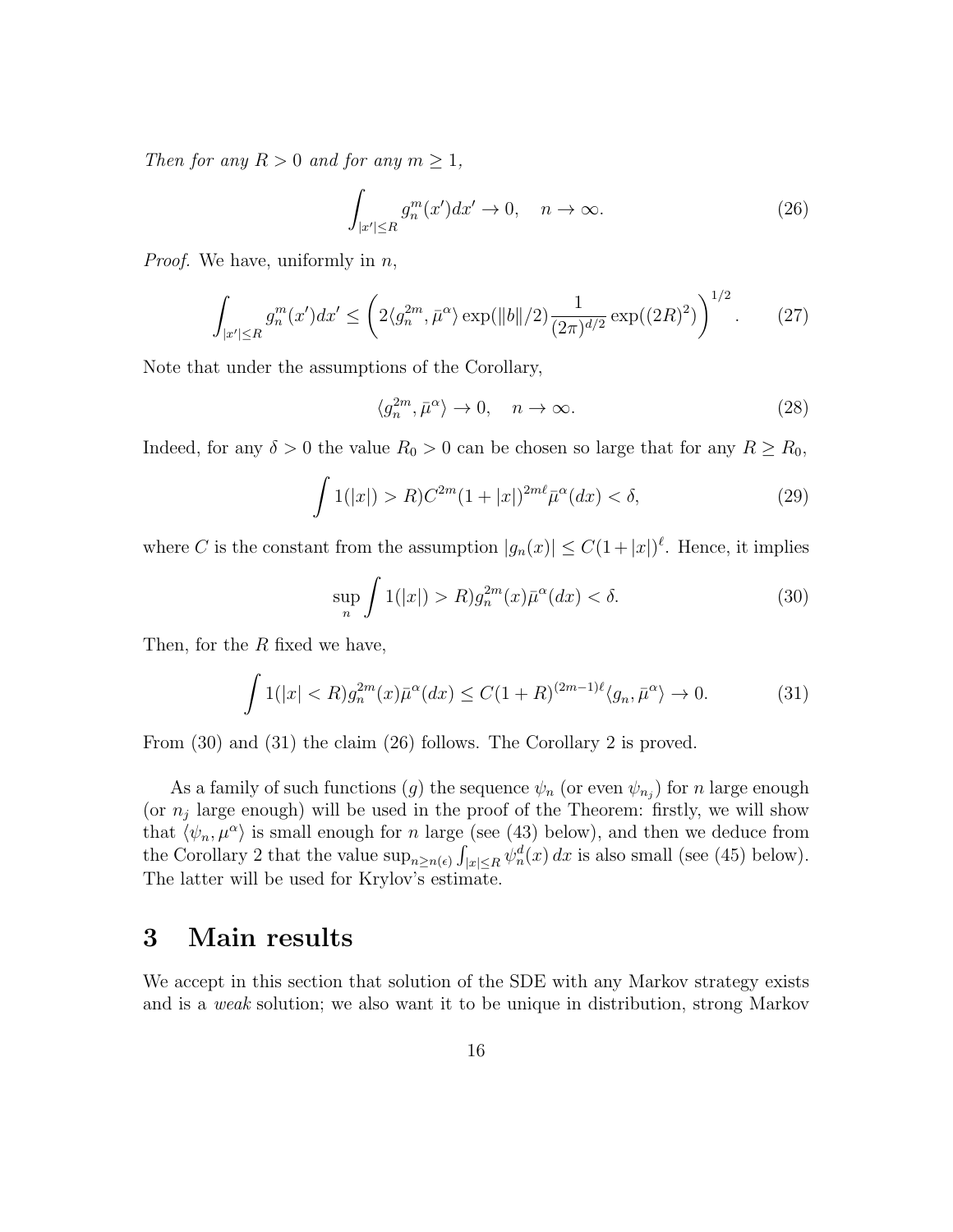and Markov ergodic. All of these follow from [17] and from the assumptions (A1) and (A2) (see [30] about ergodicity).

For any pair  $(v, \rho) : v \in \bigcap_{p>1} W_{p,loc}^2, \rho \in \mathbb{R}$ , define

$$
F[v,\rho](x) := \inf_{u \in U} \left[ L^u v(x) + f^u(x) - \rho \right], \quad G[v](x) := \inf_{u \in U} \left[ L^u v(x) + f^u(x) \right],
$$

and

$$
F_1[v', \rho](x) := \inf_{u \in U} \left[\hat{b}^u v' + \hat{f}^u - \hat{\rho}\right](x),
$$

where

$$
a^{u}(x) = \frac{1}{2} (\sigma^{u}(x))^{2}, \quad \hat{b}^{u}(x) = b^{u}(x) / a^{u}(x),
$$
  

$$
\hat{f}^{u}(x) = f^{u}(x) / a^{u}(x), \quad \hat{\rho}^{u}(x) = \rho / a^{u}(x).
$$

The functions v and  $\nabla v$  may be regarded as continuous and absolutely continuous due to the embedding theorems [19]. The function  $F[v, \rho](\cdot)$  is defined by the formula above as a function of the class  $L_{p,loc}$  for any  $p > 1$ ; in particular, it is Lebesgue measurable and as such it is defined only a.e. in x. We may and will use a  $\langle \text{any} \rangle$ Borel measurable version of it, which existence follows, e.g., from Luzin's Theorem [20]). It will be shown in the sequel that the function  $F_1[v', \rho](x)$  is continuous in x and locally Lipschitz in the two other variables.

Let us recall what a reward improvement algorithm  $(RIA)$  is. We start with some (any) feedback strategy  $\alpha_0 \in \mathcal{A}$ . Denote the corresponding cost, the invariant measure, and the auxiliary function  $\rho_0 = \rho^{\alpha_0} = \langle f^{\alpha_0}, \mu^{\alpha_0} \rangle$ , and  $v_0 = v^{\alpha_0}$ . If for some  $n = 0, 1, \ldots$  the triple  $(\alpha_n, \rho_n, v_n)$  is determined, then the strategy  $\alpha_{n+1}$  is defined as follows: for a.e. x the function  $\alpha_{n+1}$  is chosen so that for each x

$$
L^{\alpha_{n+1}}v_n(x) + f^{\alpha_{n+1}}(x) = G[v_n](x),
$$
\n(32)

or, in other words,

$$
\alpha_{n+1}(x) \in \text{Argmin}_{u \in U} \left[ L^u v_n(x) + f^u(x) \right].
$$

We assume that a Borel measurable version of such strategy may be chosen; see the reference in the Appendix. To this strategy  $\alpha_{n+1}$  there correspond the unique invariant measure  $\mu^{\alpha_{n+1}}$ , the value  $\rho_{n+1} := \langle f^{\alpha_{n+1}}, \mu^{\alpha_{n+1}} \rangle$ , and the function  $v_{n+1} =$  $v^{\alpha_{n+1}}$ . Note that the value  $\rho_{n+1}$  and the function  $v^{n+1}$  do not depend on a particular choice of Borel measurable versions of F and  $\alpha_{n+1}$ .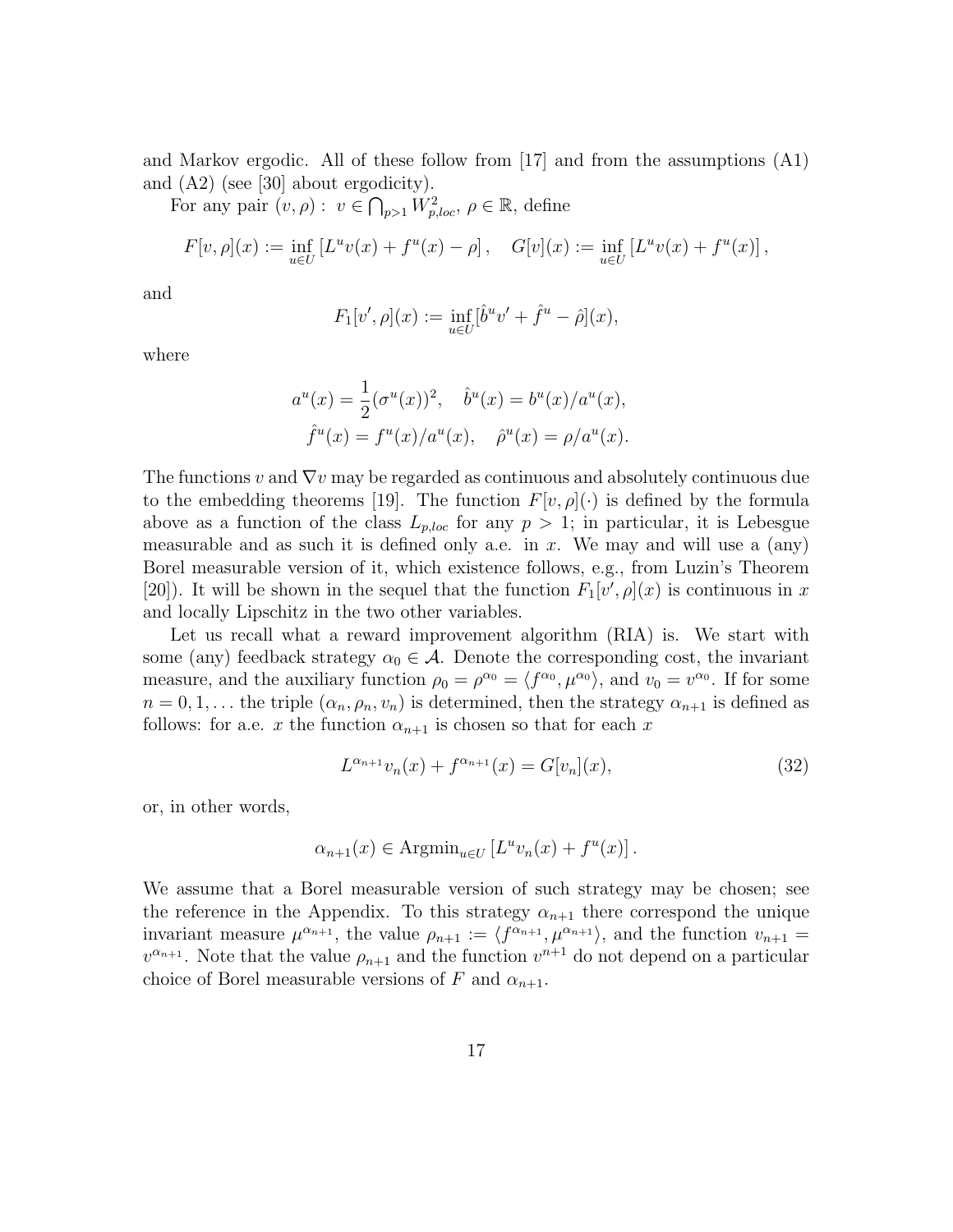**Theorem 1.** Let the assumptions  $(A1) - (A4)$  be satisfied. Then:

1. For any n,  $\rho_{n+1} \leq \rho_n$ , and there is a limit  $\rho_n \downarrow \tilde{\rho}$ .

2. The sequence  $(v_n)$  is compact in  $C^1[-N, N]$  for each  $N > 0$ , and there exists a bounded sequence of constants  $\beta_n$  such that there is a limit  $\lim_n (v_n(x) + \beta_n) =: \tilde{v}(x)$ .

3. The couple  $(\tilde{v}, \tilde{\rho})$  solves the equation (7).

4. This solution  $(\tilde{v}, \tilde{\rho})$  is unique – up to an additive constant for  $\tilde{v}$  – in the class of functions growing no faster than some (any) polynomial and belonging to the class  $W_{p,loc}^2$  for any  $p > 0$  for the first component and for  $\tilde{\rho} \in \mathbb{R}$ .

5. The component  $\tilde{\rho}$  in the couple  $(\tilde{v}, \tilde{\rho})$  coincides with  $\rho$ .

*Proof.* 1. Due to (32) and (17), for almost every (a.e.)  $x \in \mathbb{R}$ ,

$$
\rho_n = L^{\alpha_n} v_n(x) + f^{\alpha_n}(x) \ge G[v_n](x) = L^{\alpha_{n+1}} v_n(x) + f^{\alpha_{n+1}}(x)
$$

and also for a.e.  $x \in \mathbb{R}$ ,

$$
\rho_{n+1} = L^{\alpha_{n+1}} v_{n+1}(x) + f^{\alpha_{n+1}}(x)
$$

So,

$$
\rho_n - \rho_{n+1} \ge (L^{\alpha_{n+1}}v_n + f^{\alpha_{n+1}})(x) - (L^{\alpha_{n+1}}v_{n+1} + f^{\alpha_{n+1}})(x)
$$
  
=  $(L^{\alpha_{n+1}}v_n - L^{\alpha_{n+1}}v_{n+1})(x).$  (33)

Let us apply Ito – Krylov's formula (see [16]) with expectations (also known as Dynkin's formula) to  $(v_n - v_{n+1})(X_t^{\alpha_{n+1}})$  $\binom{\alpha_{n+1}}{t}$ : we have for any  $x \in \mathbb{R}$ ,

$$
\mathbb{E}_x \left( v_n(X_t^{\alpha_{n+1}}) - v_{n+1}(X_t^{\alpha_{n+1}}) \right) - \left( v_n - v_{n+1} \right)(x)
$$
\n
$$
= \mathbb{E}_x \int_0^t (L^{\alpha_{n+1}} v_n - L^{\alpha_{n+1}} v_{n+1})(X_s^{\alpha_{n+1}}) ds \le \mathbb{E}_x \int_0^t (\rho_n - \rho_{n+1}) ds = (\rho_n - \rho_{n+1}) t.
$$
\n(34)

Why for any x: since the functions  $v_n \in C$  due to the embedding theorems [19] as Sobolev solutions of Poisson equations, and because  $\mathbb{E}_x v_n(X_t^{\alpha_{n+1}})$  $\mathcal{L}_t^{\alpha_{n+1}}$ ) and  $\mathbb{E}_x v_{n+1} (X_t^{\alpha_{n+1}})$  $\binom{\alpha_{n+1}}{t}$ as functions of x for each  $t > 0$  are both Hölder continuous, being solutions of nondegenerate parabolic equations [18]. We also used the fact that the distribution of  $X_s^{\alpha_{n+1}}$  for almost all  $s > 0$  is absolutely continuous with respect to the Lebesgue measure due to the non-degeneracy and by virtue of Krylov's estimates [16]; due to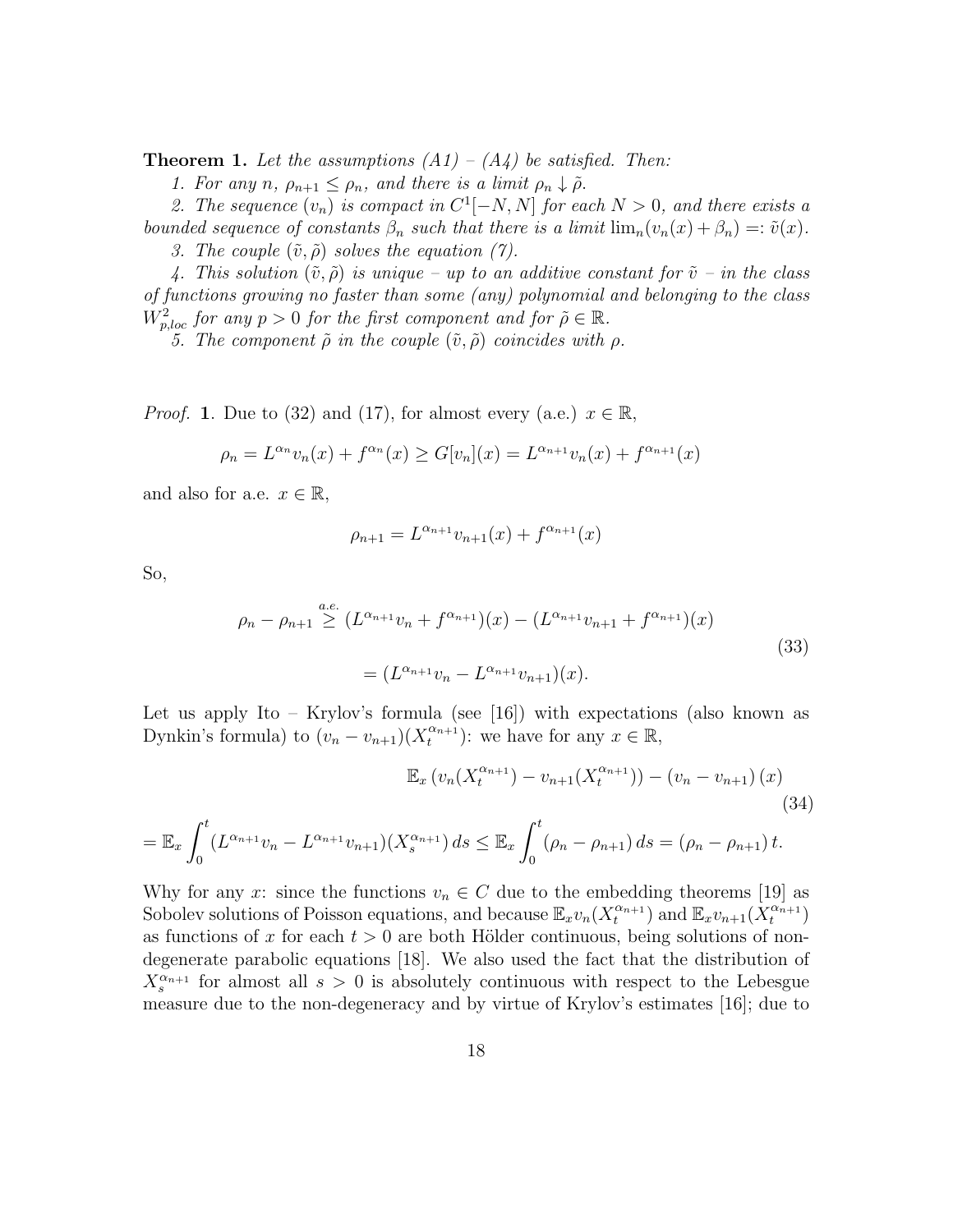this reason and because  $v_n, v_{n+1} \in C$ , the a.e. inequality (33) implies (34) for every x. Further, since the left hand side in  $(34)$  is bounded for a fixed x by virtue of the Lemma 2, we divide all terms of the latter inequality by t and let  $t \to \infty$  to get,

$$
0 \leq \rho_n - \rho_{n+1},
$$

as required. Thus,  $\rho_n \geq \rho_{n+1}$ , so that  $\rho_n \downarrow \tilde{\rho}$  (since the sequence  $\rho_n$  is bounded for  $f \in \mathcal{K}$ , see (12) in the Lemma 1) with some  $\tilde{\rho}$ . So, the RIA does converge.

Note that clearly  $\tilde{\rho} \geq \rho$ , since  $\rho$  is the inf over all Markov strategies, while  $\tilde{\rho}$  is the inf over some countable subset of them. Later we shall show that they do coincide.

Now we want to show that there exists a bounded sequence of real values (nonrandom!)  $\{\beta_n\}$  such that  $v_n + \beta_n \to \tilde{v}$ , so that the couple  $(\tilde{v}, \tilde{\rho})$  satisfies the equation (7), and that  $\tilde{\rho}$  here is unique, as well as  $\tilde{v}$  in some sense. In the first instance we will do it for some subsequence  $n_j$ ; eventually the convergence of the whole sequence  $v_n$  will follow from the uniqueness of the solution of Bellman's equation, although, it is not important for the proof of the Theorem.

2. Let us show local compactness of the family of functions  $(v_n)$  in  $C^1$ . (Follows from embedding theorems! Even for a general non-degenerate  $\sigma$ !) Note that the equation (7) is equivalent to the following:

$$
\frac{1}{2} \sum_{i} \frac{d^{2}}{dx_{i}^{2}} v(x) + \inf_{u \in U} \left[ \frac{b(u, x)}{a(u, x)} \nabla_{x} v(x) + \frac{f(u, x)}{a(u, x)} - \frac{\rho}{a(u, x)} \right] = 0, \quad (35)
$$

while the equation

$$
L^{\alpha_{n+1}}v_{n+1}(x) + f^{\alpha_{n+1}}(x) - \rho_{n+1} \stackrel{a.e.}{=} 0,
$$
\n(36)

is equivalent to

$$
\frac{1}{2} \sum_{i} \frac{d^{2}}{dx_{i}^{2}} v_{n+1}(x) + \frac{b(\alpha_{n+1}(x), x)}{a(\alpha_{n+1}(x), x)} \nabla_{x} v_{n+1}(x) + \frac{f(\alpha_{n+1}(x), (x))}{a(\alpha_{n+1}(x), x)} - \frac{\rho_{n+1}}{a(\alpha_{n+1}(x), x)} = 0.
$$

According to the Lemma 2, the functions  $\nabla v_{n+1}$  are uniformly locally bounded. Since the sequence  $\rho_{n+1}$  is bounded and due to the uniform local boundedness of the functions  $f(\alpha_{n+1}(x), x)$  and uniform nondegeneracy of a, it follows that  $(\Delta v_n)$ are locally uniformly bounded and satisfy the uniform in  $n$  growth bounds similar to (16) for the function itself and for its first derivative due to the equation (e.g., due to (35)). This guarantees pre-compactness of  $(v_n)$  in  $C^1$  locally.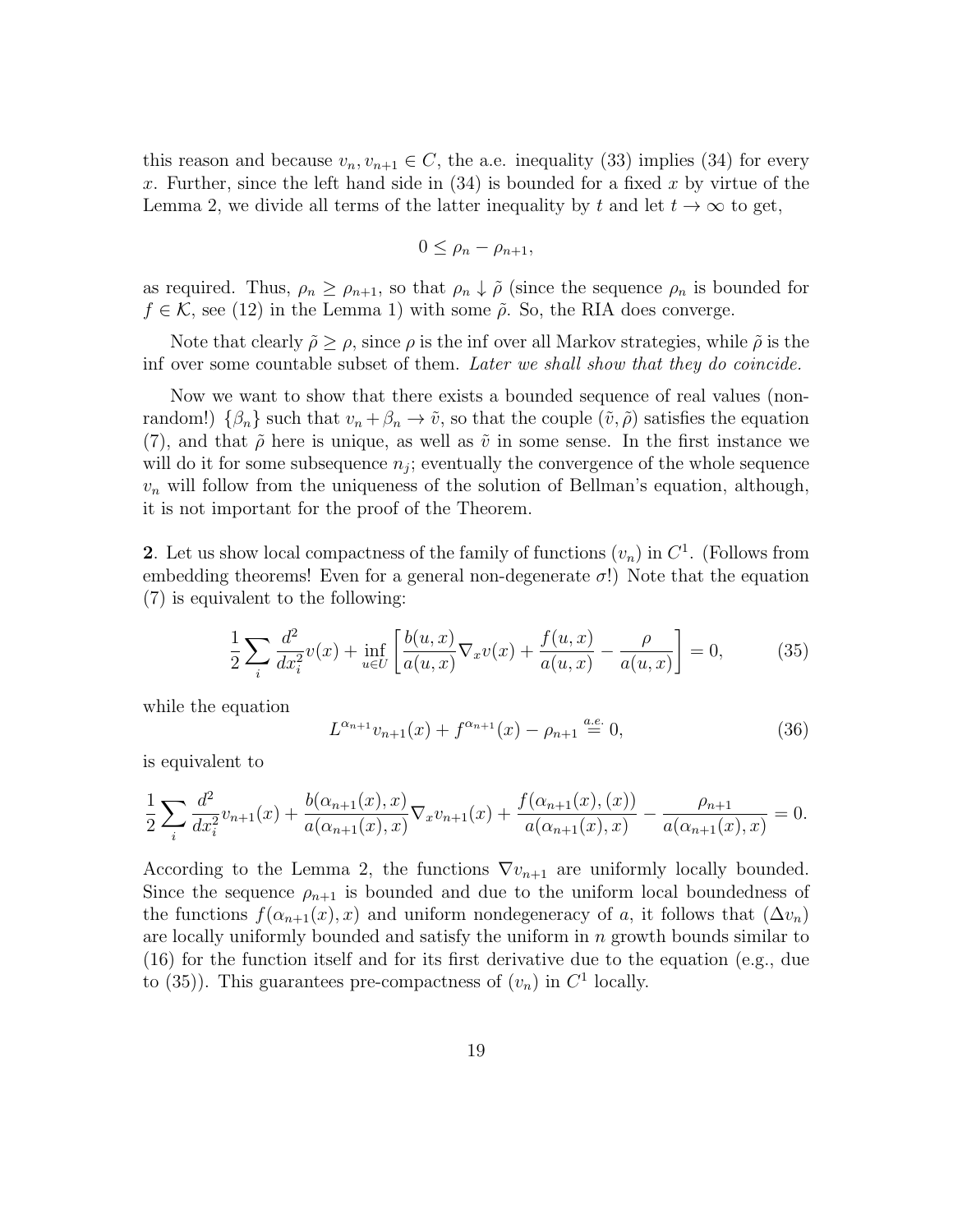3. Due to the (local) compactness property showed in the previous step, by the diagonal procedure from any infinite sub-family of functions  $v_n$  it is possible to choose a converging in  $C^1_{loc}$  subsequence. We want to show that up to a constant the limit is unique. For this aim, first of all we shall see in a minute that if some  $v_{n_j}(x)$  has a limit, say,  $\tilde{v}(x)$  (locally in C) then  $v_{n_j+1}(x) + \beta_{n_j}$  has the same limit, where  $\beta_n$  is some bounded sequence of real values. (In fact, what will be established is a little bit more complicated but still enough for our purposes.) We have,

$$
L^{\alpha_n}v_n(x) + f^{\alpha_n}(x) - \rho_n \stackrel{a.e.}{=} 0,
$$

and

$$
L^{\alpha_{n+1}}v_{n+1}(x) + f^{\alpha_{n+1}}(x) - \rho_{n+1} \stackrel{a.e.}{=} 0,
$$

and

So,

$$
L^{\alpha_{n+1}}v_n(x) + f^{\alpha_{n+1}}(x) - \rho_n =: -\psi_{n+1}(x) \stackrel{a.e.}{\leq} 0. \tag{37}
$$

Let us rewrite it as follows,

$$
L^{\alpha_{n+1}}v_n(x) + f^{\alpha_{n+1}}(x) - \rho_n + \psi_{n+1}(x) \stackrel{a.e.}{=} 0.
$$

In other words, the function  $v_n$  solves the Poisson equation with the second order operator  $L^{\alpha_{n+1}}$  and the "right hand side"  $-(f^{\alpha_{n+1}}(x) + \psi_{n+1}(x) - \rho_n)$ . This is only possible if the expression  $f^{\alpha_{n+1}}(x) + \psi_{n+1}(x) - \rho_n$  is centered with respect to the invariant measure  $\mu^{n+1}$  because Poisson equations in the whole space have no solutions for non-centered right hand sides (cf., e.g., [25]). This implies that

$$
\langle f^{\alpha_{n+1}}(x) + \psi_{n+1} - \rho_n, \mu^{n+1} \rangle = 0
$$
  

$$
\langle \psi_{n+1}, \mu^{n+1} \rangle = \rho_n - \rho_{n+1}.
$$
 (38)

By virtue of the Lemma 3 and from the definition (37),

$$
\psi_n(x) \le C(1+|x|^m). \tag{39}
$$

2. Denote

$$
w_n(x) := v_n(x) - v_{n+1}(x).
$$

We have,

$$
L^{\alpha_{n+1}}w_n(x) + \psi_{n+1}(x) - (\rho_n - \rho_{n+1}) \stackrel{a.e.}{=} 0.
$$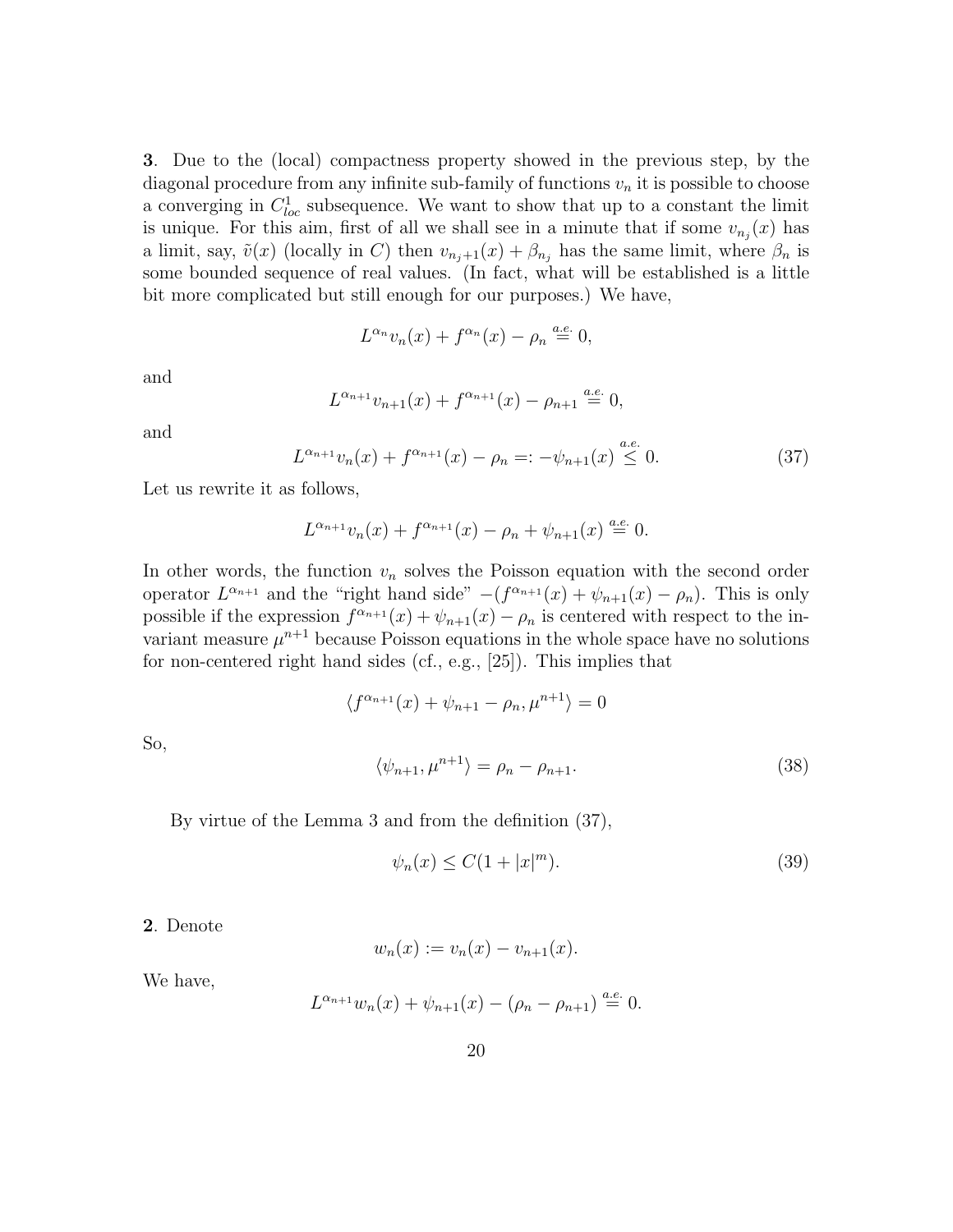So, there exists a constant  $\beta_n = \langle w_n, \mu^{n+1} \rangle$  such that

$$
w_n(x) - \beta_n = \int_0^\infty \mathbb{E}_x(\psi_{n+1}(X_t^{n+1}) - (\rho_n - \rho_{n+1})) dt.
$$
 (40)

Using the time change we have,

$$
\int_0^\infty \mathbb{E}_x(\psi_{n+1}(X_t^{n+1}) - (\rho_n - \rho_{n+1})) dt
$$
  
= 
$$
\int_0^\infty \mathbb{E}_x(\psi_{n+1}(\bar{X}_s^{n+1}) - (\rho_n - \rho_{n+1})) \sigma^{-2}(\alpha_{n+1}(\bar{X}_s^{n+1}), \bar{X}_s^{n+1}) ds
$$
  
=: 
$$
\int_0^\infty \mathbb{E}_x \phi_{n+1}(\bar{X}_s^{n+1}) ds,
$$

with

$$
\phi_{n+1}(z) := (\psi_{n+1}(z) - (\rho_n - \rho_{n+1})) \sigma^{-2}(\alpha_{n+1}(z), z).
$$

So, we obtain

$$
\langle \psi_{n+1}(\cdot), \bar{\mu}_{n+1} \rangle - (\rho_n - \rho_{n+1}) \langle \sigma^{-2}(\alpha_{n+1}(\cdot), \cdot), \bar{\mu}_{n+1} \rangle = \langle \phi_{n+1}, \bar{\mu}_{n+1} \rangle = 0.
$$

3. Let us show that for any  $N > 0$ ,

$$
\int_{|x| \le N} \psi_n^{2d}(x) dx \to 0, \quad n \to \infty.
$$
 (41)

0

First of all, note that all functions  $\psi_n$  and, hence,  $\psi_n^2$  are uniformly locally bounded and may only grow polynomially fast,

$$
(0 \leq ) \psi_n(x) \leq C(1+|x|^m), \tag{42}
$$

with some constants  $C, m$  which are the same for all values of  $n$ , see the Lemma 3 and Corollary 2. Also, recall that

$$
\langle \psi_{n+1}, \mu^{n+1} \rangle = \rho_n - \rho_{n+1} \to 0, \quad n \to \infty. \tag{43}
$$

Now let us rewrite the equation (40) via a stationary version of our diffusion, say,  $\tilde{X}_t^{n+1}$ :

$$
w_n(x) - \beta_n = \int_0^\infty \mathbb{E}_x(\psi_{n+1}(X_t^{n+1}) - E_{\mu^{n+1}}(\psi_{n+1}(\tilde{X}_t^{n+1})) dt.
$$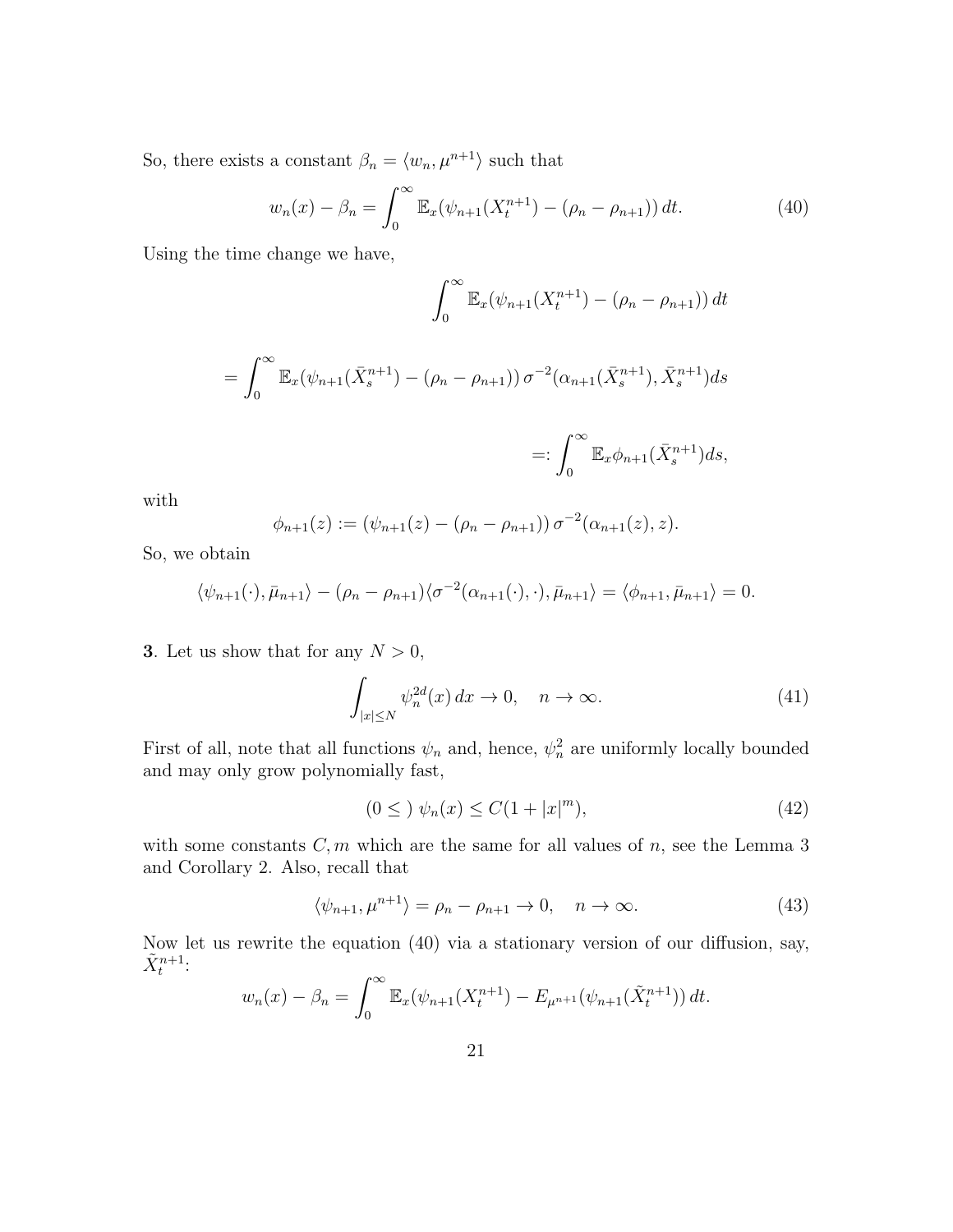(Note that if we knew that  $w_n$  were centered with respect to the invariant measure  $\mu^{n+1}$  then we would have  $\beta_n = 0$ ; however, the functions  $v_n$  and  $v_{n+1}$  are both centered with respect to two different measures, and this is the reason why their difference is not just small, but small up to some additive constant; this very constant is denoted by  $\beta_n$ .

4. Using the coupling idea (cf., e.g., [29]), let us consider the independent processes  $X_t^{n+1}$  and  $\tilde{X}_t^{n+1}$  on the same (new!) probability space and denote the moment of the first meeting

$$
\tau := \inf(t \ge 0: \, X_t^{n+1} = \tilde{X}_t^{n+1}).
$$

It is known (see [29]) that under our recurrence assumptions for any  $k > 0$  there are some constants  $C_k$ , m such that uniformly with respect to n,

$$
\mathbb{E}_{x,\mu^{n+1}}\tau^k \leq C_k(1+|x|^m).
$$

Denote

$$
\hat{X}_t^{n+1} := 1(t < \tau)X_t^{n+1} + 1(t \ge \tau)\tilde{X}_t^{n+1}.
$$

Since  $\tau$  is a stopping time and because the couple  $(X_t^{n+1}, \tilde{X}_t^{n+1})$  is strong Markov (see [15]), the process  $(\hat{X}_t^{n+1})$  is also strong Markov equivalent to  $(X_t^{n+1})$ . Therefore, it is possible to rewrite,

$$
w_n(x) - \beta_n = \int_0^\infty \mathbb{E}_{x,\mu}(\psi_{n+1}(\hat{X}_t^{n+1}) - \psi_{n+1}(\tilde{X}_t^{n+1})) dt.
$$

Hence, using the fact that after  $\tau$  the processes  $\hat{X}^{n+1}_t$  and  $\tilde{X}^{n+1}_t$  coincide, we obtain

$$
w_n(x) - \beta_n = \int_0^\infty \mathbb{E}_{x,\mu} 1(t < \tau) (\psi_{n+1}(\hat{X}_t^{n+1}) - \psi_{n+1}(\tilde{X}_t^{n+1})) dt
$$

$$
= \int_0^\infty \mathbb{E}_{x,\mu} \sum_{i=0}^\infty 1(i \le \tau < i+1) 1(t < \tau) (\psi_{n+1}(\hat{X}_t^{n+1}) - \psi_{n+1}(\tilde{X}_t^{n+1})) dt
$$

$$
= \sum_{i=0}^{\infty} \mathbb{E}_{x,\mu} \int_0^{\infty} 1(i \leq \tau < i+1) 1(t < \tau) (\psi_{n+1}(\hat{X}_t^{n+1}) - \psi_{n+1}(\tilde{X}_t^{n+1})) dt.
$$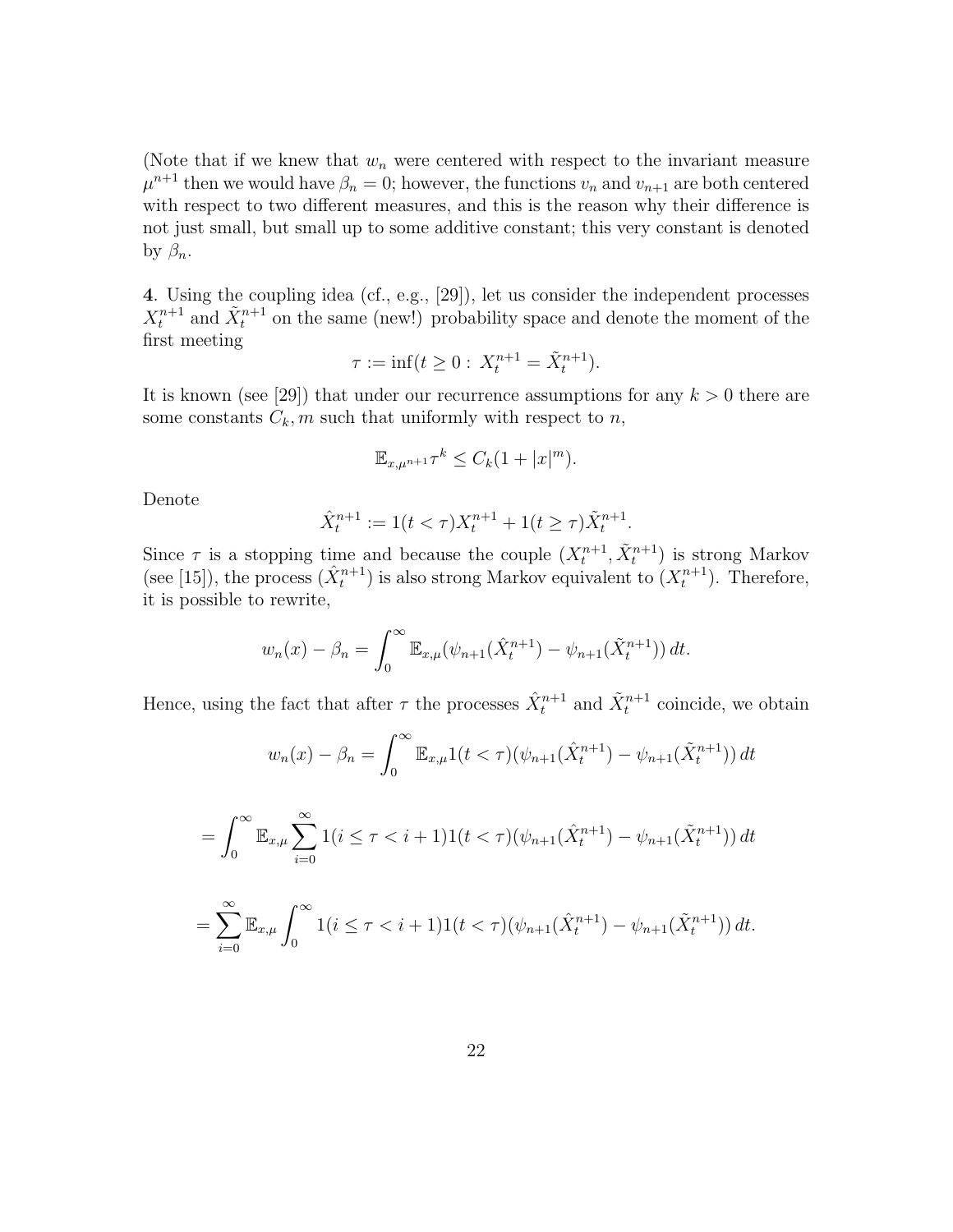Thus, using Cauchy-Buniakovsky-Schwarz inequality and Fubini Theorem, we have,

$$
|w_n(x) - \beta_n| \le \sum_{i=0}^{\infty} \mathbb{E}_{x,\mu} \int_0^{i+1} 1(\tau > i) |\psi_{n+1}(\hat{X}_t^{n+1}) - \psi_{n+1}(\tilde{X}_t^{n+1})| dt
$$

$$
\leq \sum_{i=0}^{\infty} \int_{0}^{i+1} \mathbb{E}_{x,\mu} 1(\tau > i) \left( |\psi_{n+1}(\hat{X}_{t}^{n+1})| + |\psi_{n+1}(\tilde{X}_{t}^{n+1})| \right) dt
$$

$$
\leq \sum_{i=0}^{\infty} \int_0^{i+1} (\mathbb{E}_{x,\mu} 1(\tau > i))^{1/2} (\mathbb{E}_{x,\mu} (|\psi_{n+1}(\hat{X}_t^{n+1})| + |\psi_{n+1}(\tilde{X}_t^{n+1})|)^2)^{1/2} dt
$$

$$
\leq 2\sum_{i=0}^{\infty} (\mathbb{E}_{x,\mu}1(\tau > i))^{1/2} \int_0^{i+1} (\mathbb{E}_{x,\mu}|\psi_{n+1}(\hat{X}_t^{n+1})|^2 + \mathbb{E}_{x,\mu}|\psi_{n+1}(\tilde{X}_t^{n+1})|^2)^{1/2} dt
$$

$$
\leq 2\sum_{i=0}^{\infty}(\mathbb{E}_{x,\mu}1(\tau>i))^{1/2}\int_{0}^{i+1}[(\mathbb{E}_{x,\mu}(\psi_{n+1}(\hat{X}_{t}^{n+1}))^{2})^{1/2}+(\mathbb{E}_{x,\mu}(\psi_{n+1}(\tilde{X}_{t}^{n+1}))^{2})^{1/2}]\,dt.
$$

Now, let us take any  $\epsilon > 0$  and use the inequality  $\sqrt{a} \leq \frac{\epsilon}{2} + \frac{a}{2\epsilon}$  $\frac{a}{2\epsilon}$ . We estimate,

$$
\int_0^{i+1} [(\mathbb{E}_{x,\mu}(\psi_{n+1}(\hat{X}_t^{n+1}))^2)^{1/2} + (\mathbb{E}_{x,\mu}(\psi_{n+1}(\tilde{X}_t^{n+1}))^2)^{1/2}] dt
$$

$$
\leq \epsilon(i+1) + \frac{1}{2\epsilon} \int_0^{i+1} [\mathbb{E}_{x,\mu} \psi_{n+1}^2(\hat{X}_t^{n+1}) + \mathbb{E}_{x,\mu} \psi_{n+1}^2(\tilde{X}_t^{n+1})] dt.
$$

Let us first consider the stationary term. We have,

$$
\frac{1}{2\epsilon} \int_0^{i+1} \mathbb{E}_{x,\mu} \psi_{n+1}^2(\tilde{X}_t^{n+1}) dt
$$

$$
= \frac{1}{2\epsilon} \int_0^{i+1} \mathbb{E}_{x,\mu} \psi_{n+1}^2 1_{|x| \le N}(\tilde{X}_t^{n+1}) dt + \frac{1}{2\epsilon} \int_0^{i+1} \mathbb{E}_{x,\mu} \psi_{n+1}^2 1_{\mathbb{R}^d \setminus B_N}(\tilde{X}_t^{n+1}) dt + \frac{1}{2\epsilon} \int_0^{i+1} \mathbb{E}_{x,\mu} \psi_{n+1}^2 1_{B_N}(\hat{X}_t^{n+1}) dt + \frac{1}{2\epsilon} \int_0^{i+1} \mathbb{E}_{x,\mu} \psi_{n+1}^2 1_{\mathbb{R}^d \setminus B_N}(\hat{X}_t^{n+1}) dt.
$$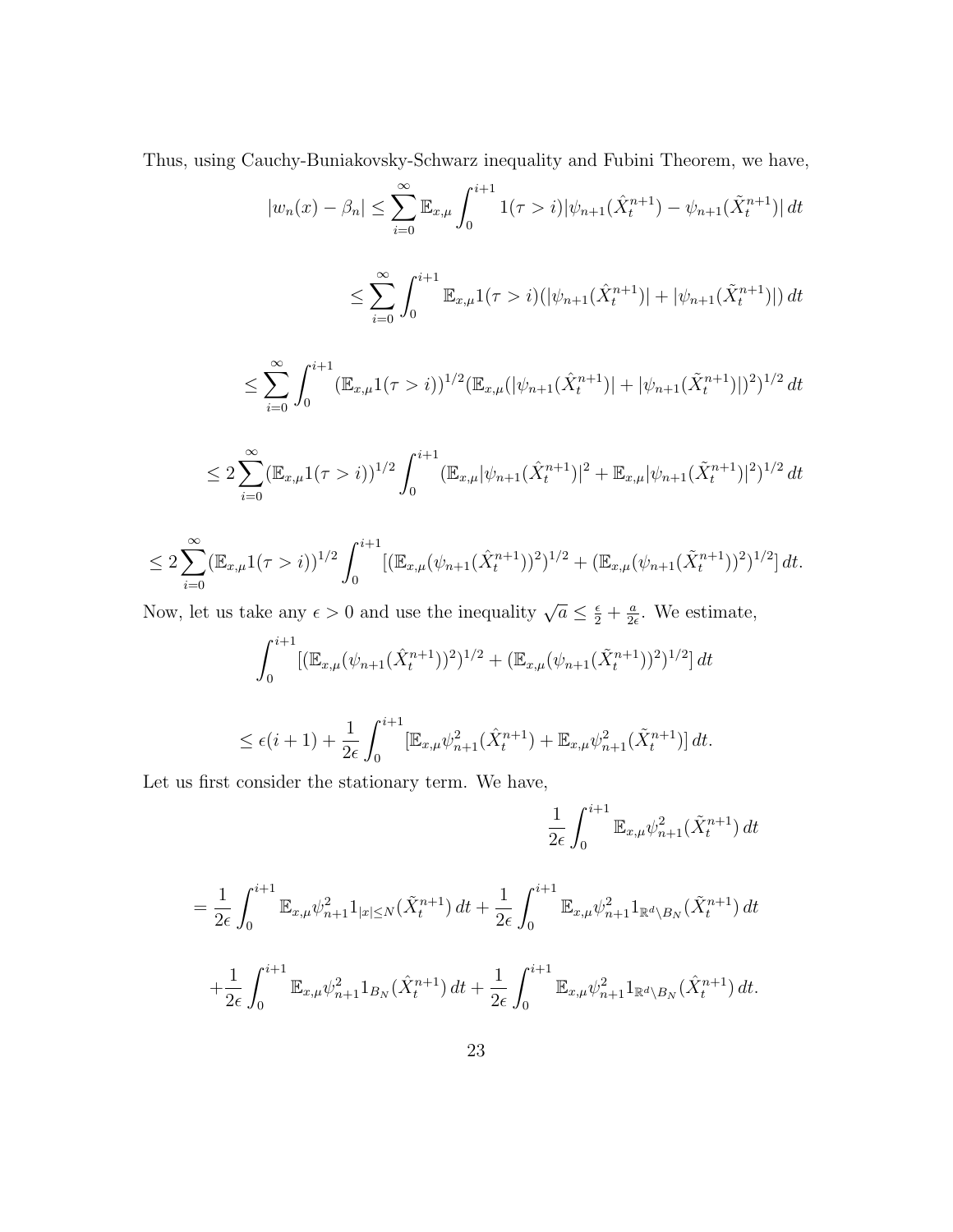Given  $(42)$  and because any stationary measure integrates uniformly any power function, let us find such  $N$  that uniformly with respect to  $n$ ,

$$
\langle C(1+|x|^{2m})1_{\mathbb{R}^d\setminus B_N}, \mu^{n+1}\rangle < \epsilon^2/2,\tag{44}
$$

which is possible due to the Lemmata 1 and 3, and also such that  $N > \epsilon^{-2}$ . Then choose  $n(\epsilon)$  such that  $\overline{a}$ 

$$
\sup_{n\geq n(\epsilon)} \int_{|x|\leq N} \psi_n^{2d}(x) dx < \epsilon^2/2.
$$
 (45)

Now we evaluate with  $n \ge n(\epsilon)$  due to Krylov's estimate [16, 17],

$$
\frac{1}{2\epsilon} \int_0^{i+1} \mathbb{E}_{x,\mu} \psi_{n+1}^2 1_{B_N}(\tilde{X}_t^{n+1}) dt
$$

$$
= \frac{1}{2\epsilon} \sum_{k=0}^i \mathbb{E}_x \int_k^{k+1} \psi_{n+1}^2 \mathbb{1}_{B_N}(\tilde{X}_t^{n+1}) dt \le \frac{i+1}{2\epsilon} K ||\psi_{n+1}^2 \mathbb{1}_{|x| \le N} ||_{L^d} \le \frac{(i+1)K\epsilon}{2}.
$$

This argument works for the non-stationary process as well: due to Krylov's estimate,

$$
\frac{1}{2\epsilon} \int_0^{i+1} \mathbb{E}_{x,\mu} \psi_{n+1}^2 \mathbb{1}_{B_N}(\hat{X}_t^{n+1}) dt
$$
  

$$
\frac{1}{2\epsilon} \sum_{k=0}^i \mathbb{E} \int_k^{k+1} \psi_{n+1}^2 \mathbb{1}_{B_N}(\hat{X}_t^{n+1}) dt \le \frac{i+1}{2\epsilon} K \|\psi_{n+1}^2 \mathbb{1}_{B_N}\|_{L^d} \le \frac{(i+1)K\epsilon}{2}.
$$

Further,

=

 $_{k=0}$ 

$$
\frac{1}{2\epsilon} \int_0^{i+1} \mathbb{E}_{x,\mu} \psi_{n+1}^2 1_{\mathbb{R}^d \setminus B_N}(\tilde{X}_t^{n+1}) dt \le \frac{i+1}{2\epsilon} \times \frac{\epsilon^2}{2} = \frac{(i+1)\epsilon}{4}.
$$

Finally, using  $(15)$ , we obtain with some  $m$ ,

$$
\frac{1}{2\epsilon} \int_0^{i+1} \mathbb{E}_{x,\mu} \psi_{n+1}^2 1_{\mathbb{R}^d \setminus B_N} (\hat{X}_t^{n+1}) dt = \frac{1}{2\epsilon} \int_0^{i+1} \mathbb{E}_{x,\mu} \psi_{n+1}^2 1_{\mathbb{R}^d \setminus B_N} (X_t^{n+1}) dt
$$
  

$$
\leq C \frac{i+1}{2\epsilon} \frac{(1+|x|^m)}{N} \leq C(i+1)(1+|x|^m)\epsilon.
$$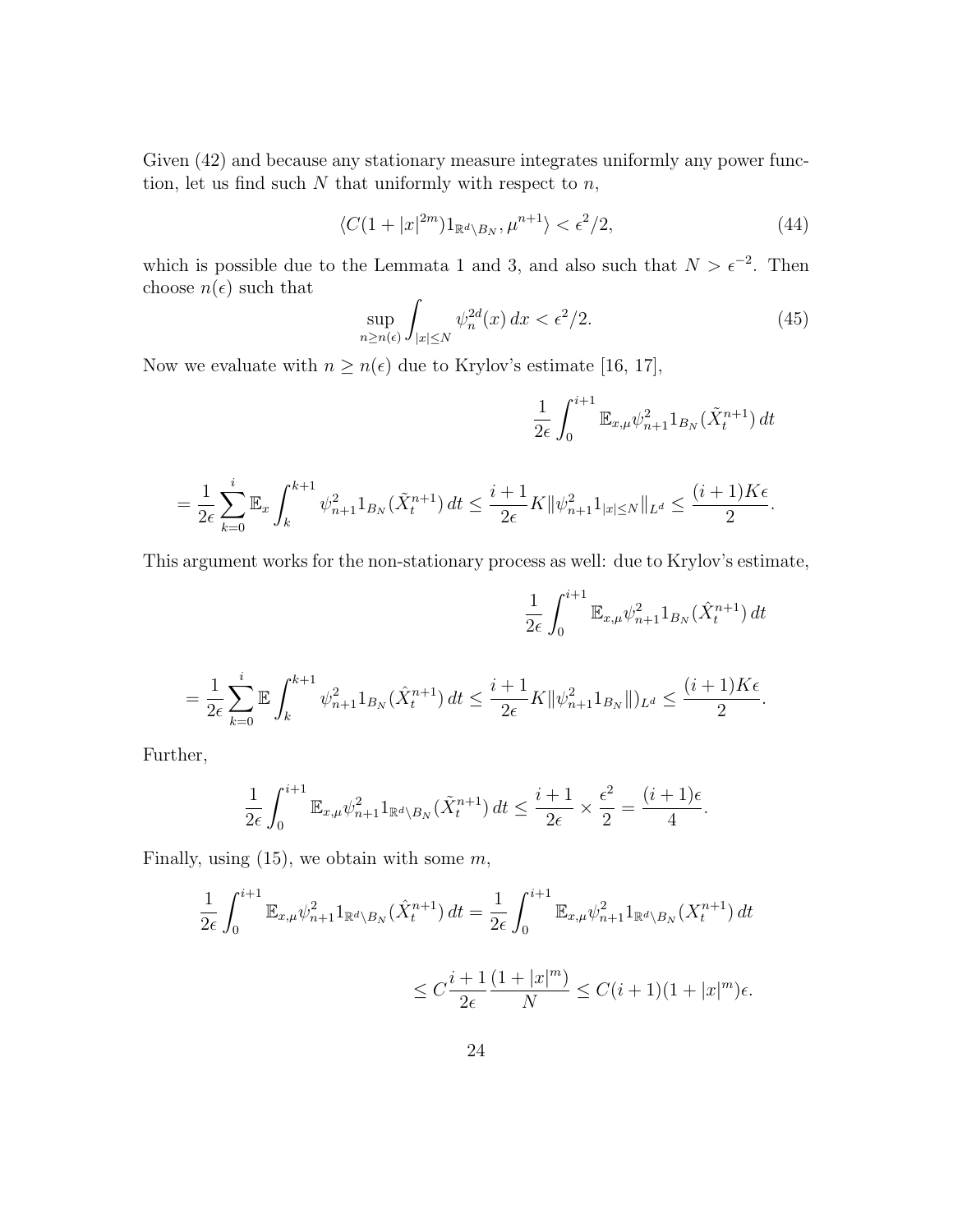Overall, this shows that with the appropriately chosen (uniformly bounded)  $\beta_n$ ,

$$
|w_n(x) - \beta_n| \le C(1 + |x|^{2m})\epsilon \sum_{i=0}^{\infty} (i+1) (\mathbb{E}_{x,\mu} 1(\tau > i))^{1/2}, \quad n \ge n(\epsilon). \tag{46}
$$

By virtue of the results in [29], for any  $k > 0$  there are  $C, m > 0$  such that

$$
\mathbb{P}_{x,\mu}1(\tau > i) \leq C \frac{1+|x|^m}{1+i^k}.
$$

Therefore, taking any  $k > 1$ , we have that the series in (46) converges providing us an estimate

$$
|w_n(x) - \beta_n| \le C(1 + |x|^{3m})\epsilon, \quad n \ge n(\epsilon). \tag{47}
$$

In other words, the difference  $w_n(x) - \beta_n = v_n - v_{n+1} - \beta_n$  is locally uniformly converging to zero as  $n \to \infty$ . Naturally, it also implies that for any subsequence  $n_j$ such that  $v_{n_j}$  converges locally uniformly in  $C^1$  we have that for any  $1 \leq i \leq d$ ,  $\partial_{x_i} v_{n_j}$ and  $\partial_{x_i}v_{n_j+1}$  may only converge to the same limit, i.e., derivatives  $\partial_{x_i}v_{n_j}-\partial_{x_i}v_{n_j+1}\to$ 0 (locally uniformly) as  $j \to \infty$ . Indeed, otherwise we just integrate to show that the limits of  $v_{n_j}$  and  $v_{n_j+1} + \beta_{n_j}$  are different, which contradicts to what was established earlier. This contradiction shows that  $\nabla v_{n_j} - \nabla v_{n_j+1} \to 0$  locally uniformly as  $j \to \infty$ .

5. What we want to do now is to pass to the limit as  $j \to \infty$  in the equations

$$
L^{\alpha_{n_j+1}}v_{n_j+1}(x) + f^{\alpha_{n_j+1}}(x) - \rho_{n_j+1} \stackrel{a.e.}{=} 0, \quad \& \quad G[v_{n_j}](x) - \rho_{n_j} \le 0,
$$

where  $(n_j, j \to \infty)$  is any sequence such that  $v_{n_j}$  converges (locally uniformly) in  $C^1$ . From

$$
G[v_{n_j}](x) - \rho_{n_j} = L^{\alpha_{n_j+1}} v_{n_j}(x) + f^{\alpha_{n_j+1}}(x) - \rho_{n_j}
$$
  

$$
(= \inf_{u \in U} [L^u v_{n_j}(x) + f^u(x) - \rho_{n_j}] \stackrel{a.e.}{\leq} 0),
$$

by subtracting zero a.e. (36), we obtain a.e.,

$$
G[v_{n_j}](x) - \rho_{n_j} = L^{\alpha_{n_j+1}}(v_{n_j}(x) - v_{n_j+1}(x)) - (\rho_{n_j} - \rho_{n_j+1}).
$$
\n(48)

Now we want to show that (48) implies

$$
\frac{1}{2}\Delta\tilde{v}(x) + F_1[x, \nabla\tilde{v}(x), \tilde{\rho}] = 0,
$$
\n(49)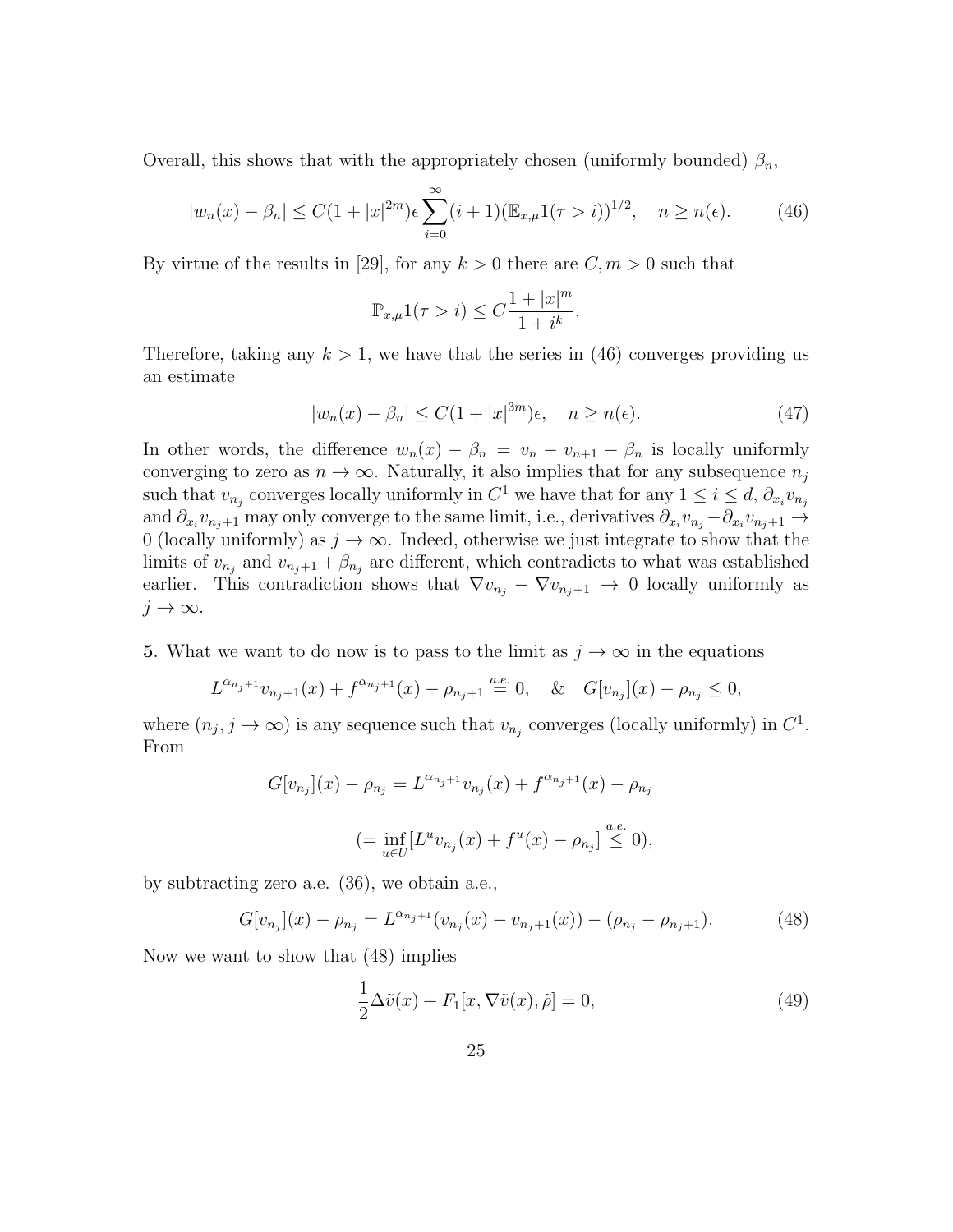where

$$
F_1[x, v_1, r] := \inf_{u \in U} \left[ \frac{b(u, x)}{a(u, x)} v_1 + \frac{f(u, x)}{a(u, x)} - \frac{r}{a(u, x)} \right]
$$

for any x, where  $v_1 \in \mathbb{R}^d$  and  $bv_1$  is a scalar product.

Let us show that (48) indeed, implies (49). Note that  $G[v_{n_j}](x) - \rho_{n_j} \leq 0$  (a.e.). Let us divide (48) by  $a_{n_j+1} = a^{\alpha_{n_j+1}}$  and use  $\delta := \inf_{u,x} a^u(x) > 0$ : we get a.e. with some  $K > 0$ ,

$$
0 \ge \frac{(G[v_{n_j}](x) - \rho_n)}{a_{n_j+1}}
$$
  
=  $\left(\frac{1}{2}\Delta v_{n_j}(x) - \frac{1}{2}\Delta v_{n_j+1}(x)\right) + \left(\hat{b}^{\alpha_{n_j+1}}(\nabla v_{n_j} - \nabla v_{n_j+1})\right) - \frac{(\rho_{n_j} - \rho_{n_j+1})}{a_{n_j+1}}$ 

$$
\geq \left(\frac{1}{2}\sum_{j}\left(D_{x_i}^2v_{n_j}(x) - D_{x_i}^2v_{n_j+1}\right)(x)\right) - \frac{K}{\delta}|\nabla v_{n_j}(x) - \nabla v_{n_j+1}(x)| - \frac{1}{\delta}(\rho_{n_j} - \rho_{n_j+1}).
$$
\n(50)

So, we have just shown that a.e.,

$$
0 \geq \left(\frac{1}{2}\Delta v_{n_j}(x) - \frac{1}{2}\Delta v_{n_j+1}(x)\right) - \frac{K}{\delta}|\nabla v_{n_j}(x) - \nabla v_{n_j+1}(x)| - \frac{\rho_{n_j} - \rho_{n_j+1}}{\delta}.\tag{51}
$$

The next trick is to note that again due to (50) and  $\rho_{n_j} \ge \rho_{n_j+1}$ , and since  $\delta \le a \le C$ ,

$$
0 \stackrel{a.e.}{\geq} G[v_{n_j}](x) - \rho_{n_j} \geq a_{n_j+1} \left(\frac{1}{2} \Delta v_{n_j} - \frac{1}{2} \Delta v_{n_j+1}\right)(x) - C'|v'_{n_j} - v'_{n_j+1}|(x) - (\rho_{n_j} - \rho_{n_j+1}),
$$

which implies that with some  $C, c > 0,$ 

$$
0 \stackrel{a.e.}{\geq} \frac{1}{2} \Delta v_{n_j} + F_1[v'_{n_j}, \rho_{n_j}] \geq \left( \left( \frac{1}{2} \Delta v_{n_j} - \frac{1}{2} \Delta v_{n_j+1} \right) - C|v'_{n_j} - v'_{n_j+1}| \right) - c(\rho_{n_j} - \rho_{n_j+1}).
$$
\n(52)

That is,

$$
0 \stackrel{a.e.}{\geq} \frac{1}{2} \Delta v_{n_j} + \inf_{u \in U} \left[ \frac{b(u, x)}{a(u, x)} \nabla_x v_{n_j}(x) + \frac{f(u, x)}{a(u, x)} - \frac{\rho_{n_j}}{a(u, x)} \right]
$$
(53)

$$
\geq \left(\frac{1}{2}\Delta v_{n_j} - \frac{1}{2}\Delta v_{n_j+1}\right)(x) - C|\nabla v_{n_j} - \nabla v_{n_j+1}|\big(x\big) - c(\rho_{n_j} - \rho_{n_j+1}).
$$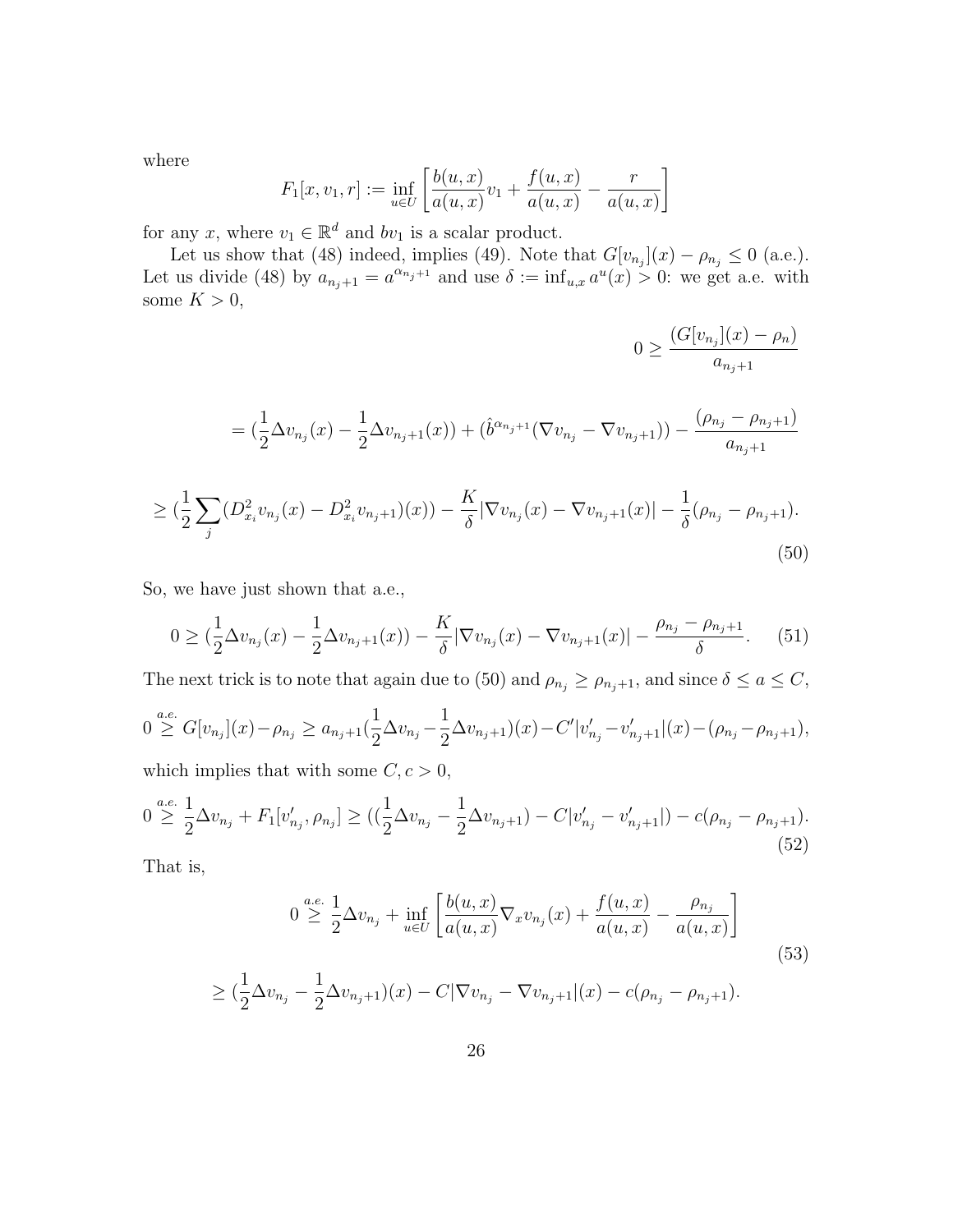Since  $C|\nabla v_{n_j} - \nabla v_{n_j+1}|$ ) –  $c(\rho_{n_j} - \rho_{n_j+1}) \to 0$  locally uniformly, and because  $\nabla v_{n_j} \to \nabla \tilde{v}$  and  $\nabla v_{n_j+1} \to \nabla \tilde{v}$  also locally uniformly, then (53) prompts that there exists a (locally uniform) limit

$$
\lim_{n_j \to \infty} \frac{1}{2} \Delta v_{n_j+1}(x) = -F_1[x, \nabla \tilde{v}(x), \tilde{\rho}(x)],
$$

or, for short,

$$
\lim_{n_j \to \infty} \frac{1}{2} \Delta v_{n_j+1} = -F_1[\nabla \tilde{v}, \tilde{\rho}].
$$

It is plausible that in the limit we obtain the equation for the function  $\tilde{v}$ :

$$
\frac{1}{2}\Delta \tilde{v} = -F_1[\nabla \tilde{v}, \tilde{\rho}].\tag{54}
$$

6. The equation (54) requires some justification because a priori it is not known whether or not the function  $\tilde{v}$  possesses the second order derivatives. For this justification let us rewrite the double inequality (53) as a double *equality* ((55)  $\&$  (56)),

$$
\frac{1}{2}\Delta v_{n_j+1}(x) + \inf_{u \in U} \left[ \frac{b(u,x)}{a(u,x)} \nabla_x v_{n_j}(x) + \frac{f(u,x)}{a(u,x)} - \frac{\rho_{n_j}}{a(u,x)} \right] = \zeta_{n_j}(x), \tag{55}
$$

and

$$
\frac{1}{2}\Delta v_{n_j}(x) + \inf_{u \in U} \left[ \frac{b(u,x)}{a(u,x)} \nabla_x v_{n_j}(x) + \frac{f(u,x)}{a(u,x)} - \frac{\rho_{n_j}}{a(u,x)} \right] = \eta_{n_j}(x),\tag{56}
$$

where

$$
\zeta_{n_j}(x) \geq -C|\nabla v_{n_j} - \nabla v_{n_j+1}|(x) - c(\rho_{n_j} - \rho_{n_j+1})
$$

and

$$
\eta_{n_j}(x) \leq 0.
$$

In other words,

$$
\frac{1}{2}\Delta v_{n_j+1}(x) + F_1 \left[ \nabla_x v_{n_j}, \rho_{n_j} \right] = \zeta_{n_j}(x),\tag{57}
$$

and

$$
\frac{1}{2}\Delta v_{n_j}(x) + F_1 \left[ \nabla_x v_{n_j}, \rho_{n_j} \right] = \eta_{n_j}(x). \tag{58}
$$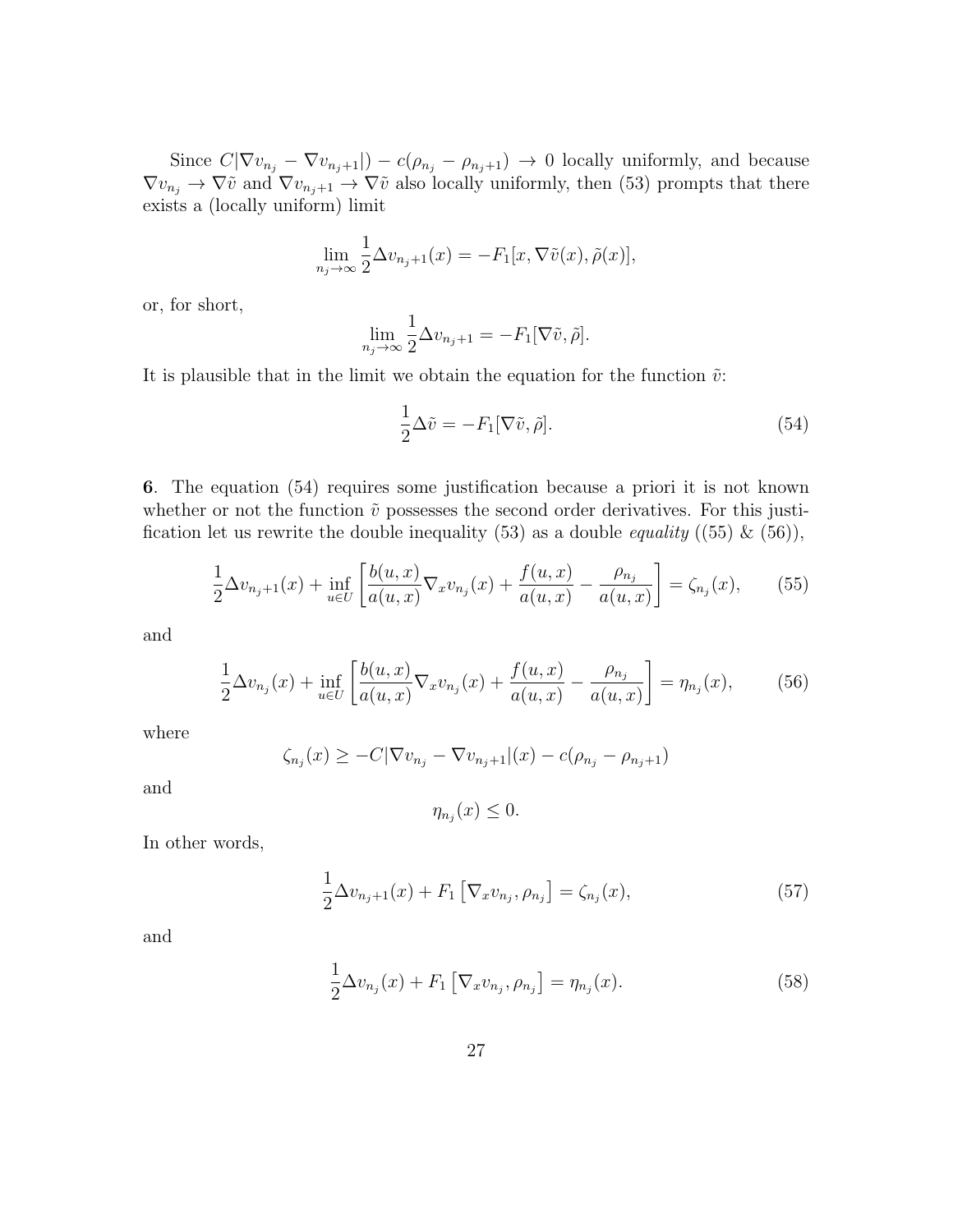Let  $B_r$  be any open ball of a radius  $r$ , and

$$
\tau_r := \inf(t \ge 0 : x + W_t \notin B_r).
$$

Note that the stopping time  $\tau_r$  has some finite exponential moment along with all polynomial moments. From (57) and (58) it follows that for  $x \in B_r$  we have,

$$
v_{n_j}(x) = \mathbb{E}\left(\int_0^{\tau_r} \left(F_1 \left[\nabla_x v_{n_j}\right](x + W_s) - \eta_{n_j}(x + W_s)\right) ds + v_{n_j}(x + W_{\tau_r})\right) \geq \mathbb{E}\left(\int_0^{\tau_r} \left(F_1 \left[\nabla_x v_{n_j}\right](x + W_s)\right) ds + v_{n_j}(x + W_{\tau_r})\right),\tag{59}
$$

and

$$
v_{n_j+1}(x) = \mathbb{E}\left(\int_0^{\tau_r} \left(F_1\left[\nabla_x v_{n_j}\right](x + W_s) - \zeta_{n_j}(x + W_s)\right)ds + v_{n_j}(x + W_{\tau_r})\right) \leq \mathbb{E}\left(\int_0^{\tau_r} \left(F_1\left[\nabla_x v_{n_j}\right](x + W_s) + (C|\nabla v_{n_j} - \nabla v_{n_j+1}||x + W_s)\right)\right)ds\right)
$$

$$
+c(\rho_{n_j}-\rho_{n_j+1})) ds + v_{n_j}(x+W_{\tau_r})).
$$
 (60)

Indeed, let  $T_N := \inf(t \geq 0: x + W_t \notin B_{r-1/N})$  for  $N > 1/r$ . Then we have,

$$
T_N \uparrow \tau_r, \quad N \to \infty,
$$

and

$$
v_{n_j}(x) = \mathbb{E}\left(\int_0^{T_N} \left(F_1\left[\nabla_x v_{n_j}\right](x + W_s) - \eta_{n_j}(x + W_s)\right) ds + v_{n_j}(x + W_{T_N})\right)
$$
\n
$$
\geq \mathbb{E}\left(\int_0^{T_N} \left(F_1\left[\nabla_x v_{n_j}\right](x + W_s)\right) ds + v_{n_j}(x + W_{T_N})\right),
$$
\n(61)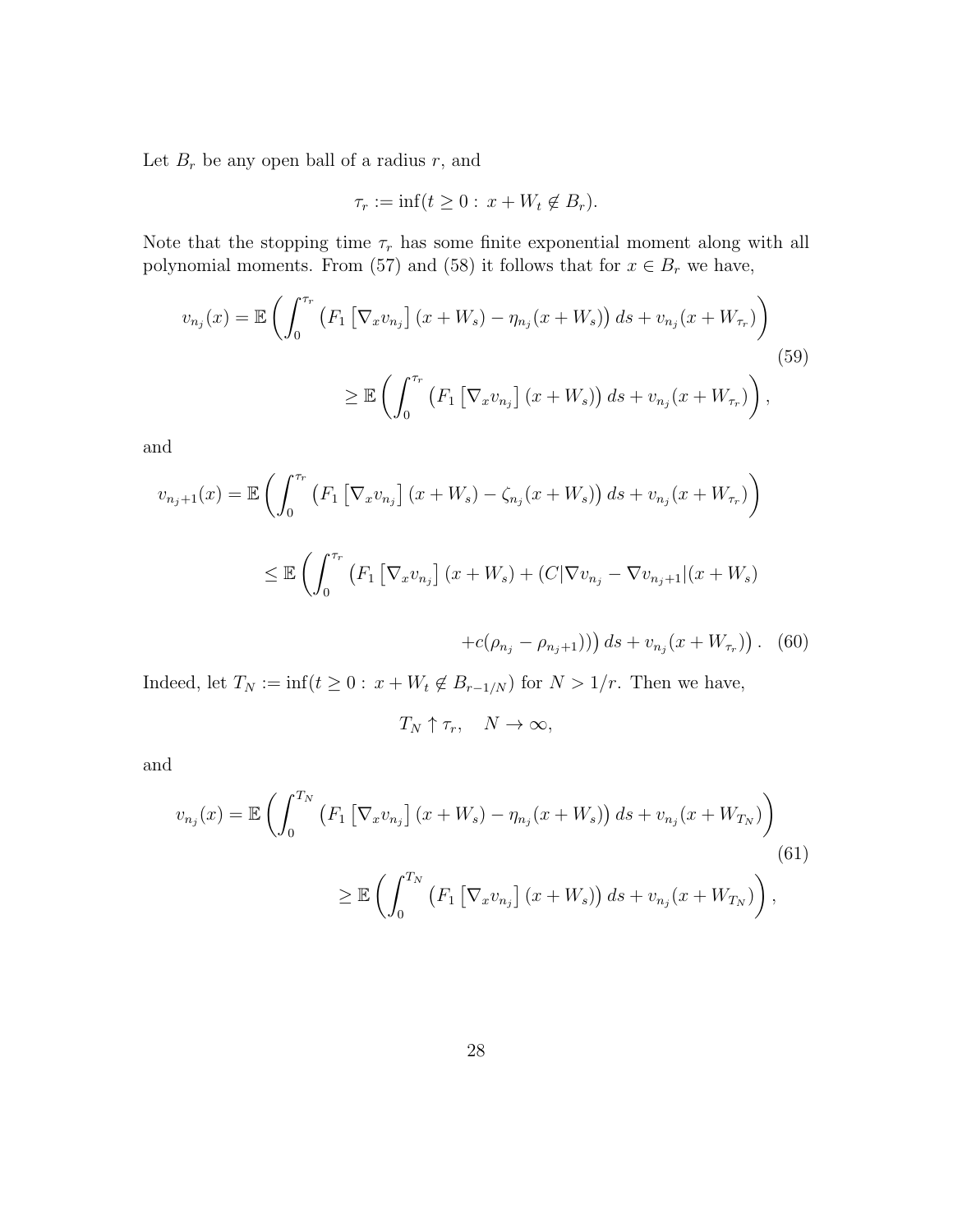and

$$
v_{n_j+1}(x) = \mathbb{E}\left(\int_0^{T_N} \left(F_1\left[\nabla_x v_{n_j}\right](x + W_s) - \zeta_{n_j}(x + W_s)\right)ds + v_{n_j}(x + W_{T_N})\right)
$$
  

$$
\leq \mathbb{E}\left(\int_0^{T_N} \left(F_1\left[\nabla_x v_{n_j}\right](x + W_s) + (C|\nabla v_{n_j} - \nabla v_{n_j+1}||(x + W_s) + c(\rho_{n_j} - \rho_{n_j+1}))\right)ds + v_{n_j}(x + W_{T_N})\right).
$$
(62)

As  $N \to \infty$ , we get the desired inequalities (59) and (60).

Further, as  $n_j \to \infty$ , we obtain from (59) and (60) in the limit,

$$
\tilde{v}(x) \geq \mathbb{E}\left(\int_0^{\tau_r} \left(F_1\left[\nabla_x \tilde{v}\right](x+W_s)\right)ds + \tilde{v}(x+W_{\tau_r})\right),\,
$$

and

$$
\tilde{v}(x) \leq \mathbb{E}\left(\int_0^{\tau_r} \left(F_1\left[\nabla_x \tilde{v}\right](x+W_s)\right)ds + \tilde{v}(x+W_{\tau_r})\right).
$$

This means that actually for each  $x\in B_r$ 

$$
\tilde{v}(x) = \mathbb{E}\left(\int_0^{\tau_r} \left(F_1\left[\nabla_x \tilde{v}\right](x + W_s)\right)ds + \tilde{v}(x + W_{\tau_r})\right). \tag{63}
$$

However, if we denote by  $\bar{v}(x)$  the right hand side of (63), then due to the standard probabilistic arguments the function  $\bar{v}$  is a unique solution of the elliptic PDE (see [11, Corollary 9.18])

$$
\frac{1}{2}\Delta\bar{v}(x) + F_1\left[\nabla_x\tilde{v}\right](x) = 0, \quad \bar{v}|_{\partial B_r} = \tilde{v}|_{\partial B_r},\tag{64}
$$

in the Sobolev classes  $W_{p,loc}^2(B_r) \cap C(\bar{B}_r)$  with any  $p > 1$ .

Indeed, let us take the (unique) solution  $\bar{v}$  of the equation (64) from this class and apply Itô-Krylov's formula to  $\bar{v}(x + W_t)$  for  $t < \tau_r$ :

$$
d\bar{v}(x + W_t) = \frac{1}{2}\Delta\bar{v}(x + W_t)dt + \nabla\bar{v}(x + W_t)dW_t.
$$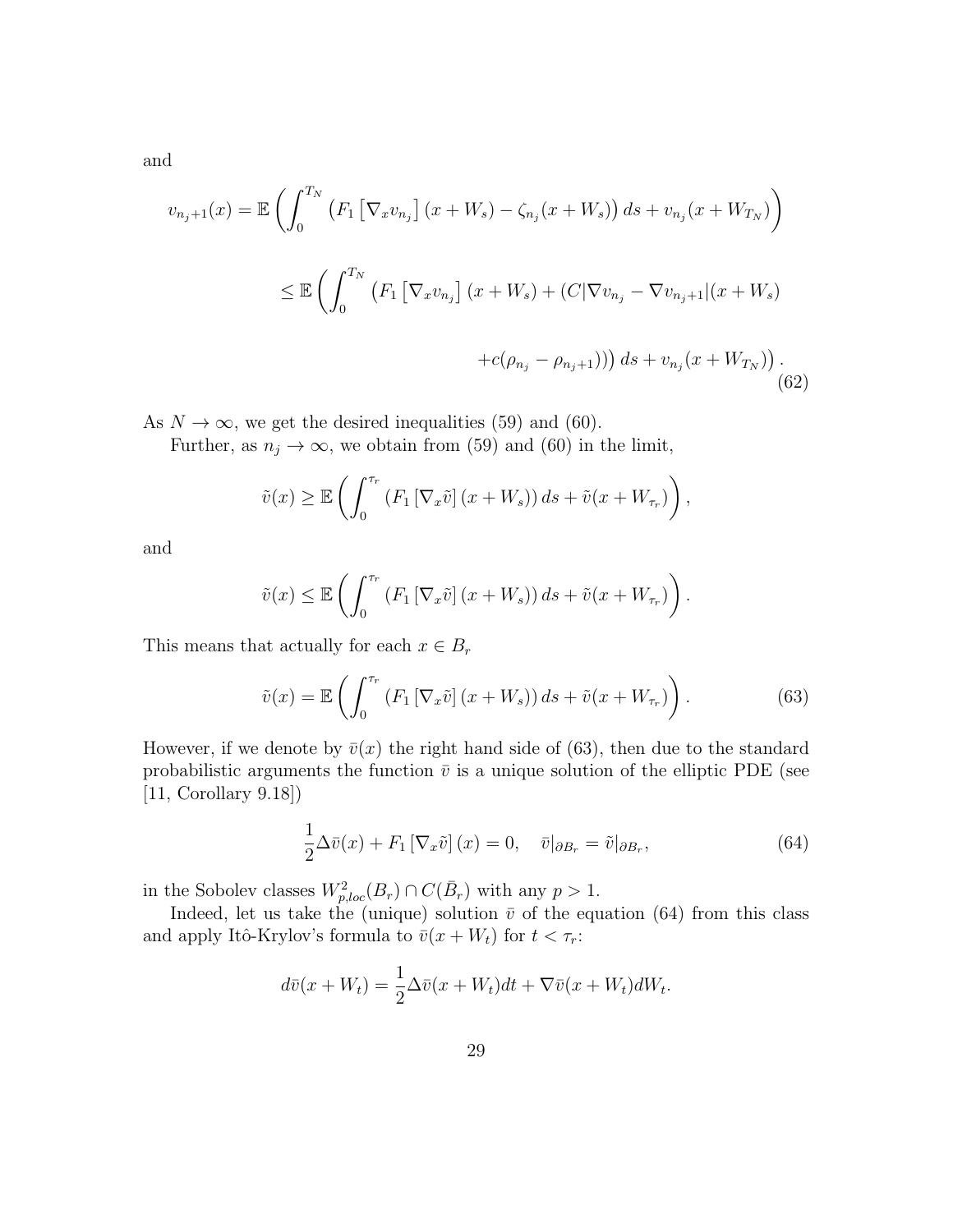Using the same stopping time sequence  $(T_N, N \geq 1)$  as above, we have in the integral form,

$$
\bar{v}(x+W_{T_N})-\bar{v}(x)=\int_0^{T_N}\frac{1}{2}\Delta\bar{v}(x+W_t)dt+\int_0^{T_N}\nabla\bar{v}(x+W_t)dW_t.
$$

Taking expectations of both sides, we obtain

$$
\mathbb{E}\bar{v}(x+W_{T_N})-\bar{v}(x)=\mathbb{E}\int_0^{T_N}\frac{1}{2}\Delta\bar{v}(x+W_t)dt=\mathbb{E}\int_0^{T_N}F_1\left[\nabla_x\tilde{v}\right](x+W_t)dt.
$$

Here due to the properties of  $\bar{v}, F_1 \in C$ , we get in the limit as  $N \to \infty$ ,

$$
\mathbb{E}\bar{v}(x+W_{\tau_r})-\bar{v}(x)=\mathbb{E}\int_0^{\tau_r}F_1\left[\nabla_x\tilde{v}\right](x+W_t)dt.
$$
\n(65)

Comparing it to (63), we conclude that the function  $\tilde{v}$  itself in  $B_r$  satisfies the equation (64) and belongs to the same class,  $\tilde{v} \in W_{p,loc}^2(B_r) \cap C(\bar{B}_r)$  with any  $p > 1$ (and for any ball  $B_r$ ), and the equation (54) holds true, as it was promised. It is equivalent to (49).

In the sequel it will follow from the uniqueness of solution of Bellman's equation that actually the whole sequence  $v_n$  converges up to an additive constant sequence locally uniformly in  $C<sup>1</sup>$  to a single limit. However, it is not needed for our proof.

7. Uniqueness for  $\rho$  in (7). Assume that there are two solutions of the (HJB) equation,  $(v^1, \rho^1)$  and  $(v^2, \rho^2)$  with  $v^i \in \mathcal{K}$ ,  $i = 1, 2$ :

$$
\inf_{u \in U} (L^u v^1(x) + f^u(x) - \rho^1) = \inf_{u \in U} (L^u v^2(x) + f^u(x) - \rho^2) = 0.
$$

Earlier it was shown that both  $v^1$  and  $v^2$  are classical solutions with locally Lipschitz second derivatives. Let  $w(x) := v^1(x) - v^2(x)$  and consider two strategies  $\alpha_1, \alpha_2 \in \mathcal{A}$ such that  $\alpha_1(x) \in \text{Argmax}_{u \in U}(L^u w(x))$  and  $\alpha_2(x) \in \text{Argmin}_{u \in U}(L^u w(x))$ , and let  $X_t^1, X_t^2$  be solutions of the SDEs corresponding to each strategy  $\alpha_i$ ,  $i = 1, 2$ . Note that due to the measurable choice arguments – see the Appendix – such Borel strategies exist; corresponding weak solutions also exist. Let us denote

$$
h_1(x) := \sup_{u \in U} (L^u w(x) - \rho^1 + \rho^2), \quad h_2(x) := \inf_{u \in U} (L^u w(x) - \rho^1 + \rho^2).
$$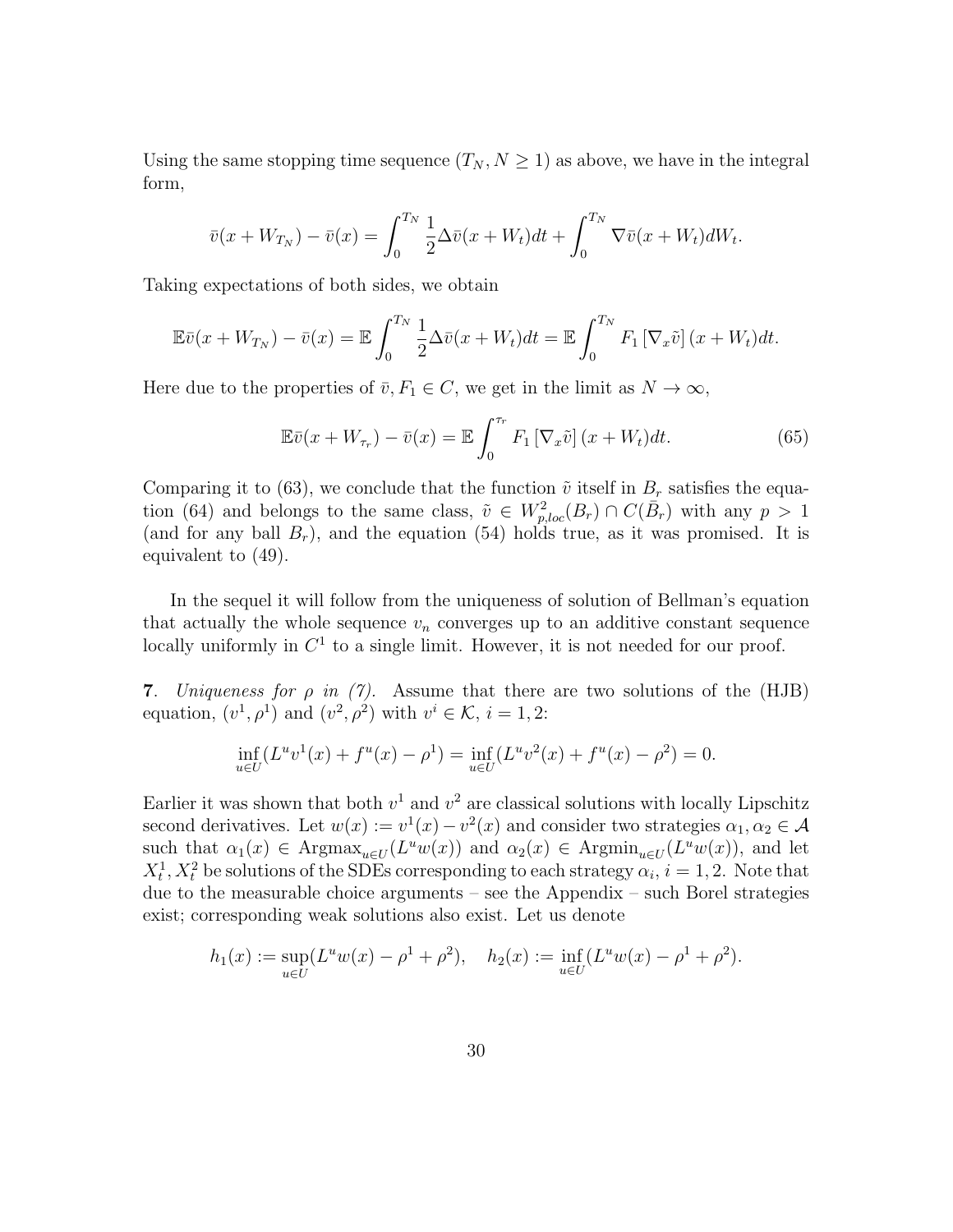Then,

$$
h_2(x) = \inf_{u \in U} (L^u v^1(x) + f^u(x) - \rho^1 - (L^u v^2(x) + f^u(x) - \rho^2))
$$
  

$$
\leq \inf_{u \in U} (L^u v^1(x) + f^u(x) - \rho^1) - \inf_{u \in U} (L^u v^2(x) + f^u(x) - \rho^2) = 0.
$$

Similarly,

$$
h_1(x) = -\inf_u (L^u(-v^2)(x) - \rho^2 + \rho^1)
$$

$$
= -\inf_u (L^u v^2(x) + f^u(x) + \rho^2 - (L^u v^1(x) + f^u(x) + \rho^1))
$$

$$
\geq -\left[\inf_u(L^uv^2(x) + f^u(x) - \rho^2) - \inf_u(L^uv^1(x) + f^u(x) - \rho^1)\right] = 0.
$$

We have,

$$
L^{\alpha_2}w(x) = h_2(x) - \rho^2 + \rho^1,
$$

and

$$
L^{\alpha_1}w(x) = h_1(x) - \rho^2 + \rho^1.
$$

Due to Dynkin's formula we have,

$$
\mathbb{E}_x w(X_t^1) - w(x) = \mathbb{E}_x \int_0^t L^{\alpha_1} w(X_s^1) ds
$$
  
=  $\mathbb{E}_x \int_0^t h_1(X_s^1) ds + (\rho^1 - \rho^2) t \stackrel{(h_1 \ge 0)}{\ge} (\rho^1 - \rho^2) t.$ 

Since the left hand side here is bounded for a fixed  $x$ , due to the Lemma 1 we get,

$$
\rho^1 - \rho^2 \le 0.
$$

Similarly, considering  $\alpha_2$  we conclude that

$$
\mathbb{E}_x w(X_t^2) - w(x) = \mathbb{E}_x \int_0^t L^{\alpha_2} w(X_s^2) ds
$$

$$
= \mathbb{E}_x \int_0^t h_2(X_s^2) ds + (\rho^1 - \rho^2) t.
$$

From here, due to the boundedness of the left hand side (Lemma 1) we get,

$$
\rho^2 - \rho^1 = \liminf_{t \to 0} \left( t^{-1} \mathbb{E}_x \int_0^t h_2(X_s^2) \, ds \right) \stackrel{(h_2 \le 0)}{\le} 0.
$$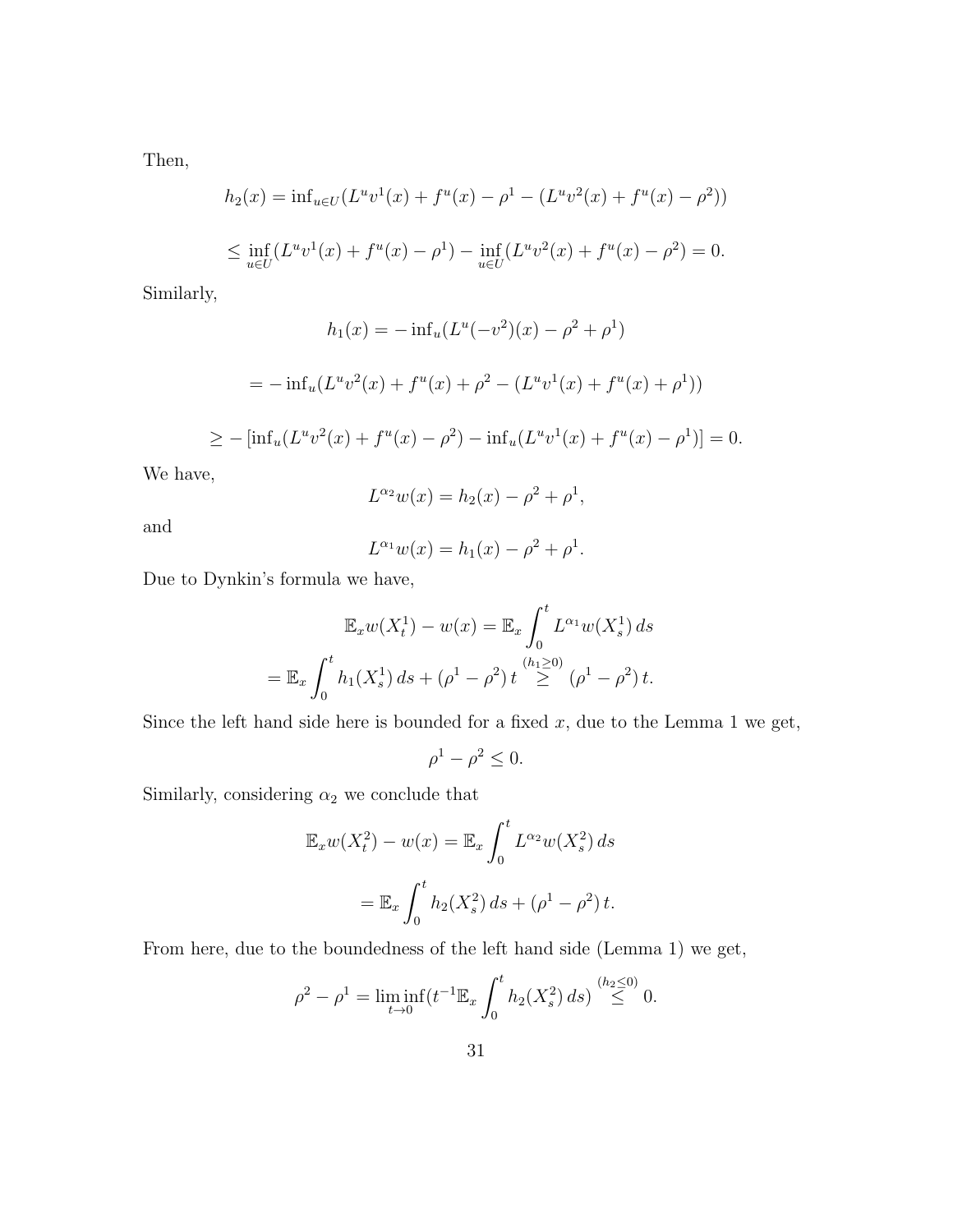Thus,  $\rho^1 - \rho^2 \geq 0$  and, hence,

$$
\rho^1 = \rho^2.
$$

8. Proof of  $\rho = \tilde{\rho}$ . Recall that for any initial  $\alpha_0 \in \mathcal{A}$ , the sequence  $\rho_n$  converges to the same value  $\tilde{\rho}$ , which is a unique component of solution of the equation (7). Let us take any  $\epsilon > 0$  and consider a strategy  $\alpha_0$  such that

$$
\rho_0 = \rho^{\alpha_0} < \rho + \epsilon.
$$

Since the sequence  $(\rho_n)$  decreases, the limit  $\tilde{\rho}$  must satisfy the same inequality,

$$
\tilde{\rho} = \lim_{n \to \infty} \rho_n < \rho + \epsilon.
$$

Due to uniqueness of  $\tilde{\rho}$  as a component of solution of the equation (7) and since  $\epsilon > 0$ is arbitrary, we find that

$$
\tilde{\rho}\leq\rho.
$$

But also  $\tilde{\rho} \ge \rho$  since  $\tilde{\rho}$  is the infimum of the cost function values over a smaller – just countable – family of strategies. So, in fact,

$$
\tilde{\rho} = \rho.
$$

**9.** Uniqueness for V. Let us have another look at the earlier equations in the step 6, replacing  $\rho^2 - \rho^1$  by zero as we already know that the second component in the solution is unique:

$$
\mathbb{E}_x w(X_t^1) - w(x) = \mathbb{E}_x \int_0^t h_1(X_s^1) ds \le \mathbb{E}_x \int_0^{Ct} h_1(\tilde{X}_s^1) ds
$$

Clearly,  $h_1 \geq 0$  with  $h_1 \neq 0$  – i.e., with  $\tilde{\mu}_1(x : h_1(x) > 0) > 0$  – would imply that  $\langle h_1, \tilde{\mu}_1 \rangle > 0$ , which contradicts to the zero left hand side (after division by t with  $t \to \infty$ ). So, we conclude that

$$
h_1=0, \quad \tilde{\mu}_1-\text{a.s.}
$$

Since  $\Lambda \ll \tilde{\mu}_1$  (see the Lemma 3), we have by virtue of Krylov's estimate that  $0 \leq \mathbb{E}_x \int^{Ct}$ 0  $h_1(\tilde{X}_s^1) ds \le N ||h_1||_{L_d} = 0.$  So, in fact,  $\mathbb{E}_x w(X_t^1) - w(x) = 0.$  (66)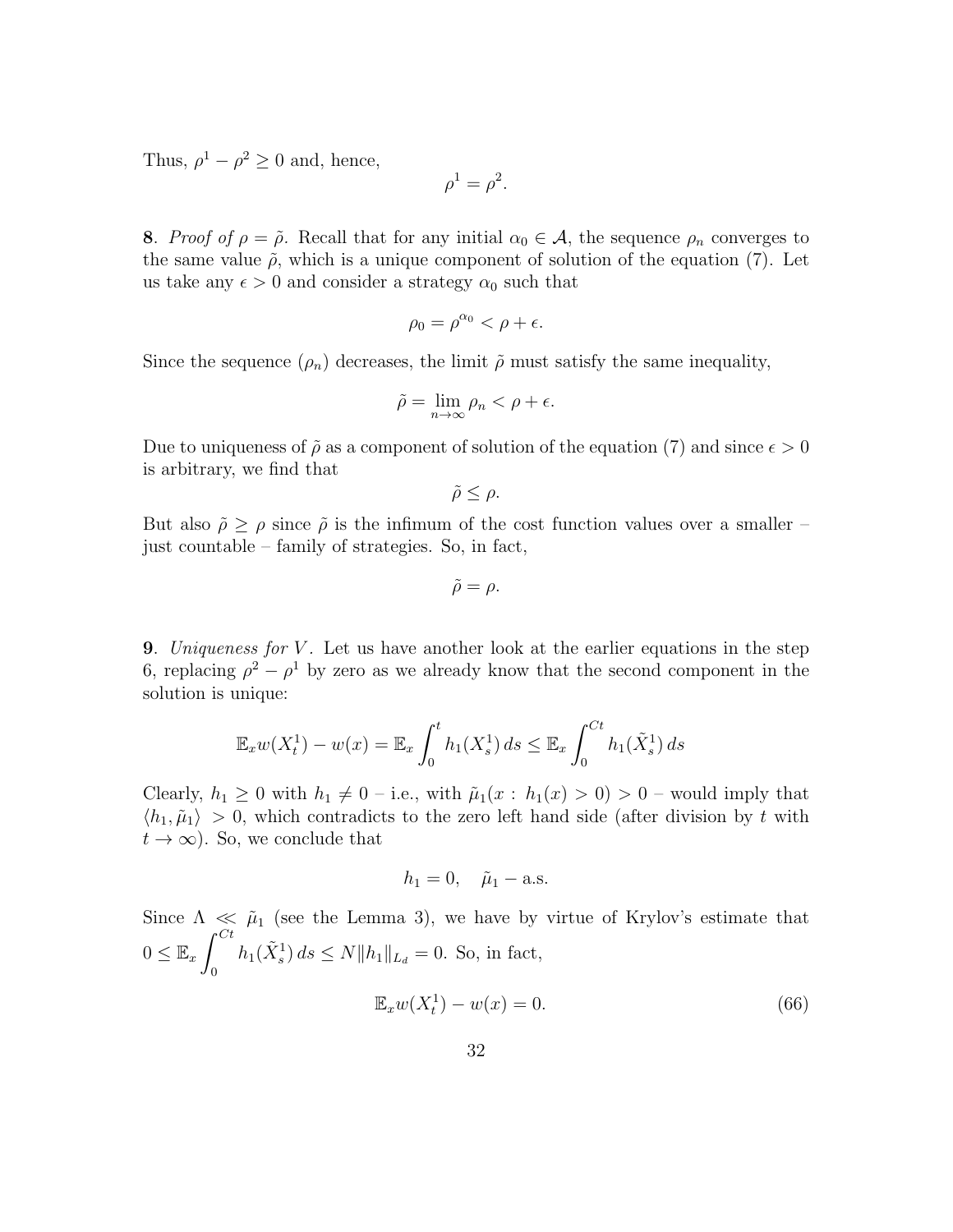Further, from (66) and due to the last statement of the Lemma 1 it follows that

$$
w(x) = \lim_{t \to \infty} \mathbb{E}_x w(X_t^1) = \langle w, \mu_1 \rangle.
$$

Hence,  $w(x)$  is a constant. Recall that uniqueness of the first component V is stated up to a constant, and it was just established that

$$
v^1(x) - v^2(x) = \text{const.}
$$

10. Returning to the second statement of the Theorem, note that due to uniqueness of solution of the HJB equation, convergence of the whole sequence  $(v_n)$  up to additive constants depending only on  $n$  is to the unique limit  $v$ .

 $\Box$ 

## References

- [1] S.V. Anulova, H. Mai, A.Yu. Veretennikov, On averaged expected cost control as reliability for 1D ergodic diffusions, *Reliability: Theory & Applications (RT&A)*, 12, 4(47), 31-38, 2017.
- [2] S.V. Anulova, H. Mai, A.Yu. Veretennikov, On averaged expected cost control for 1D ergodic diffusions, https://arxiv.org/abs/1812.10665.
- [3] A. Arapostatis, V.S. Borkar, E. Fern˜andes-Gaucherand, M.K. Ghosh, and S.I. Markus, Discrete-time controlled Markov processes with average cost criterion: a survey, SIAM J. Control and Optimization, 31(2), 282-344, 1993.
- [4] A. Arapostathis, On the policy iteration algorithm for nondegenerate controlled diffusions under the ergodic criterion. In: Optimization, control, and applications of stochastic systems, Systems Control Found. Appl., 1–12. Birkhäuser/Springer, New York, 2012.
- [5] A. Arapostathis, V.S. Borkar, A relative value iteration algorithm for nondegenerate controlled diffusions, SIAM Journal on Control and Optimization, 50(4), 1886-1902, 2012.
- [6] A. Arapostathis, V.S. Borkar, M.K. Ghosh. Ergodic control of diffusion processes. Encyclopedia of Mathem. and its Appl. 143. Cambridge: CUP, 2012.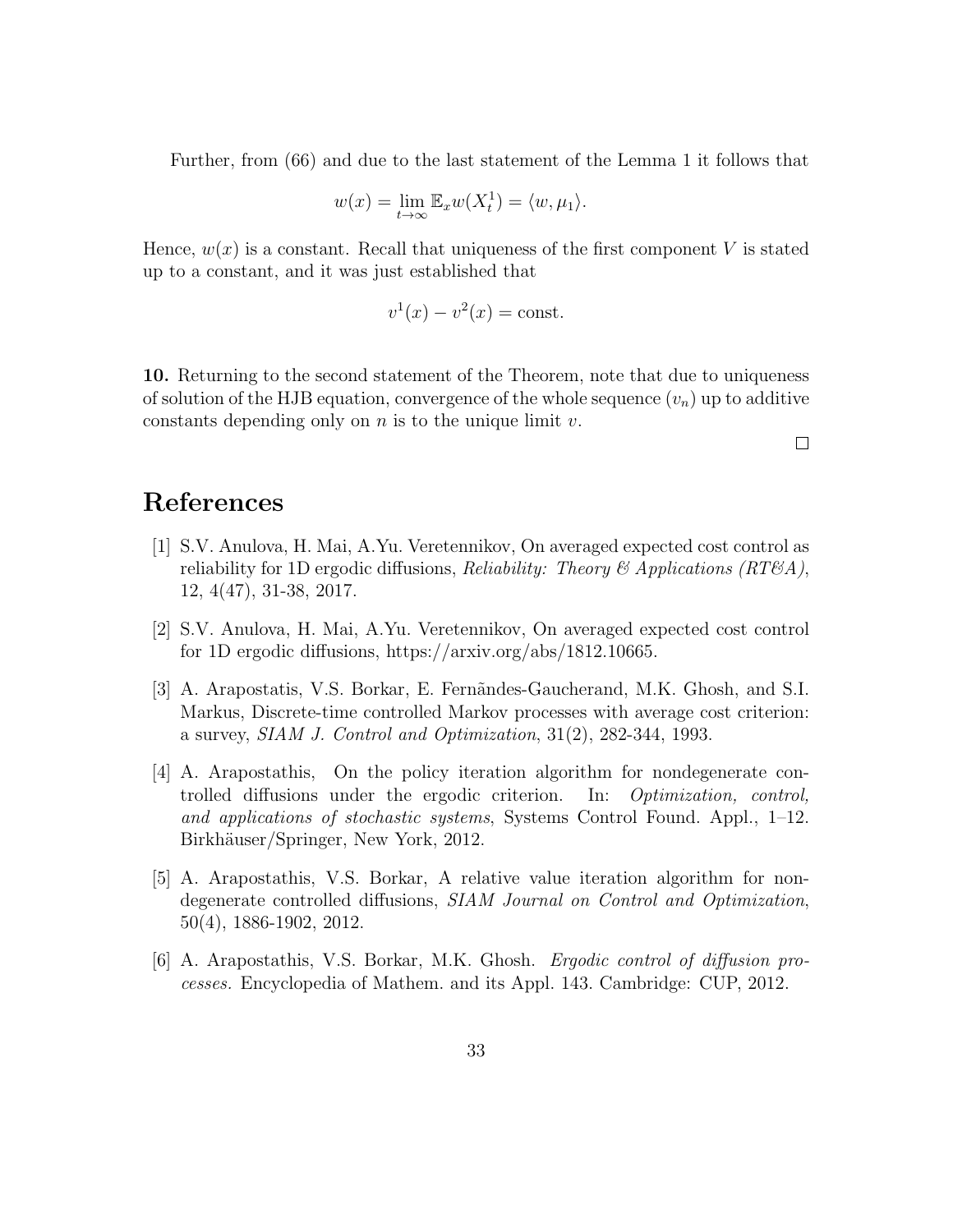- [7] V.S. Borkar. Optimal control of diffusion processes. Harlow: Longman Scientific & Technical; New York: John Wiley & Sons, 1989.
- [8] E.B. Dynkin and A.A. Yushkevich. Upravlyaemye markovskie protsessy i ikh prilozheniya, Moskva: "Nauka", 1975 (in Russian).
- [9] I.I. Gikhman, A.V. Skorokhod, Stochastic Differential Equations. Springer, 1972.
- [10] I.V. Girsanov, On transforming a class of stochastic processes by absolutely continuous substitution of measures, Theory Probab. Appl. 1960, 3(5), 285-301.
- [11] D. Gilbarg, N.S. Trudinger, Elliptic partial differential equations of second order, 2nd edition, Springer: Berlin et al., 1983.
- [12] R.A. Howard. Dynamic programming and Markov processes. New York London: John Wiley & Sons, Inc. and the Technology Press of the MIT, 1960.
- [13] R.A. Howard. Dynamic probabilistic systems. Vol. II: Semi-Markov and decision processes. Reprint of the 1971 original ed. Mineola, NY: Dover Publ., 577-1108, 2007.
- [14] R. Khasminskii. Stochastic stability of differential equations. With contributions by G.N. Milstein and M.B. Nevelson. 2nd completely revised and enlarged ed. Berlin: Springer, 2012.
- [15] N.V. Krylov. On the selection of a Markov process from a system of processes and the construction of quasi-diffusion processes. Math. USSR Izv. 7: 691–709, 1973.
- [16] N.V. Krylov. Controlled diffusion processes, 2nd ed. Berlin, Springer, 2009.
- [17] N.V. Krylov. On Ito's stochastic integral equations. Theory Probab. Appl., 14: 330–336, 1969.
- [18] N.V. Krylov, M.V. Safonov. A certain property of solutions of parabolic equations with measurable coefficients. Math. USSR Izv., 16:1, 151–164, 1981.
- [19] O.A. Ladyzhenskaja, V.A. Solonnikov, N.N. Ural'ceva, Linear and Quasi-linear Equations of Parabolic Type, AMS, 1968.
- [20] N. Lusin. Sur les propriétés des fonctions mesurables, *Comptes rendus de* l'Académie des Sciences de Paris, 154, 1688-1690, 1912.